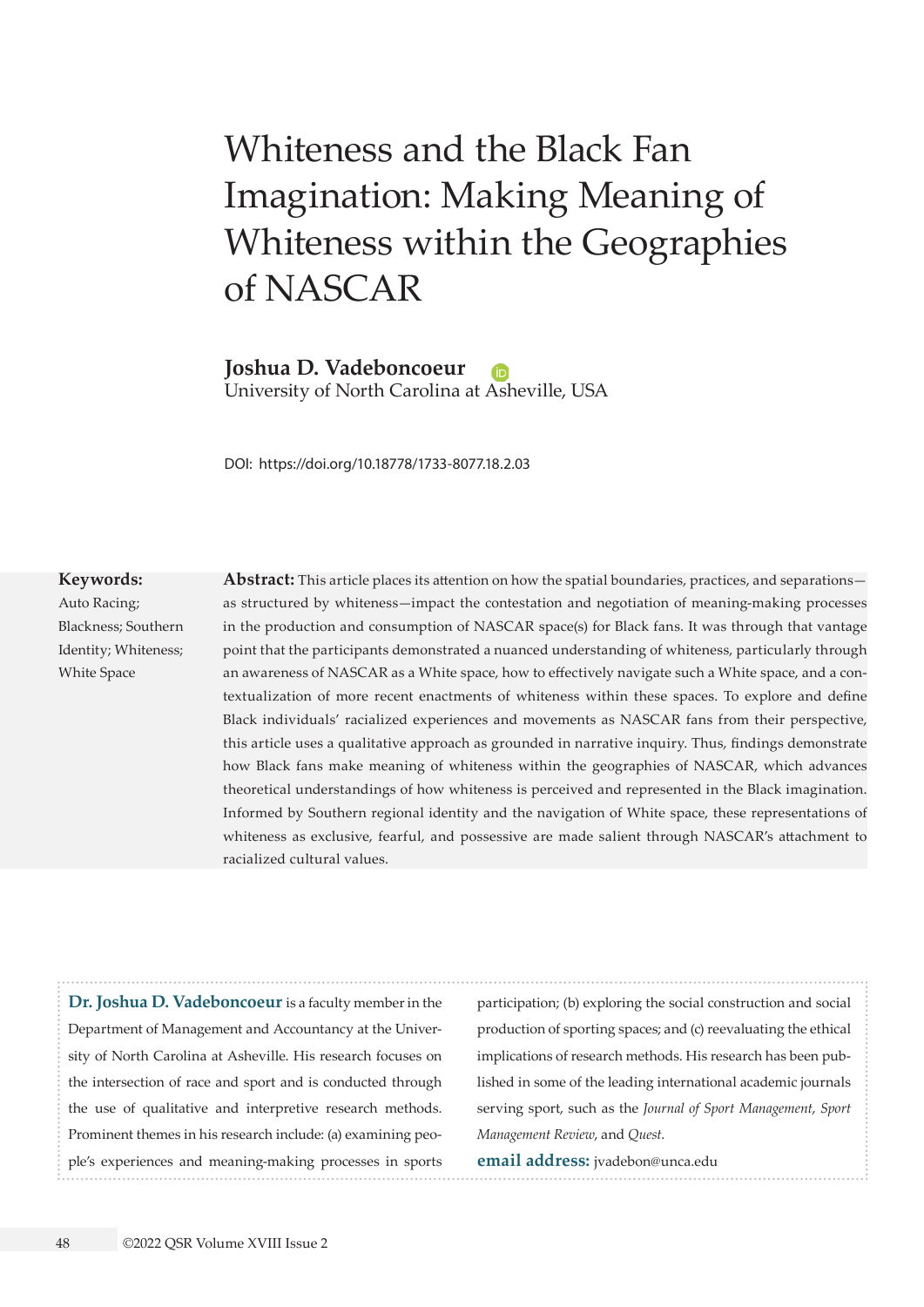whiteness can be understood as<br>
a system of racialized power that<br>
is in a perpetual state of (re)work-<br>
ing—accomplished and upheld<br>
through several elements such as cultural frames, a system of racialized power that is in a perpetual state of (re)working—accomplished and upheld narratives, symbolic boundaries, and values. In turn, each of these elements works together to maintain and normalize an imbalanced racial hierarchy. That is, whiteness is accomplished through culture, which is oftentimes viewed as the "connective tissues" fused between racial ideologies, practices, and structures (Wray 2014). It is through culture that whiteness is "done," at which point it becomes important to hone in on culture as an operative lens through which to examine issues of race and racism (West and Zimmerman 1987). The "White space" is one such framework that captures that understanding of whiteness, which suggests that spaces can serve as "areas" where whiteness goes unquestioned and racial oppression is normalized (Anderson 2015). In all, that concept allows for whiteness to be positioned as an embodied disposition, whereby in this sense, culture—such as how we act, believe, and think—is not only a response to but also works to reproduce the systematic modes of separation (both discursive and physical) that exist between Whites and people of color (Anderson 2015).

As it concerns the (re)production of racialized meaning, there is much to be explored regarding how one's understanding of race and identity is shaped amidst the physical, psychological, and social costs incurred as a Black individual within White spaces—in particular, as it concerns a historically and predominantly White space, such as the physical and discursive spaces associated with the National Association for Stock Car Auto Racing (NASCAR). That is, mapping the sporting space of NASCAR as "White space" helps elucidate the cultural logics that govern it and how racialized meaning is formed. Ensconced within a sporting discourse that has typically been assessed and understood at a hyperlocal level, NASCAR is a sporting body whose aesthetics, culture, and practices have been made both significant and problematic by its Southern dialectics and contingency to whiteness. It is when that "practical" domination of Whites in these spaces interacts with, constructs, and henceforth perpetuates a theoretically entrenched whiteness that a normative sensibility is strengthened and upheld in spaces where Blacks are absent, underrepresented, or outright marginalized when present (Lipsitz 2011; Anderson 2015). In other words, it can be contextually surmised that as a result of that pervasive, rather normative, understanding of whiteness in NASCAR spaces, Black fans are forced to navigate a racialized sporting space that simultaneously perpetuates whiteness as "normal," and blackness as "other."

Taken together, there is much to be explored regarding these experiences, as well as the physical, psychological, or social cost of being a Black individual within White spaces, particularly as it concerns a historically and predominantly White space as NASCAR. As such, given that its racialized geographies extend across a multitude of events, locations, scales, and social settings—both on and off the race track—NASCAR is a requisite place through which to explore the subaltern resistance of racially marginalized communities (i.e., Black Americans). Although NASCAR has expanded beyond its southern roots—and recent attempts to distance itself from attachments to a conservative, White cultural nationalism and a related brand of reactionary racial politics in the wake of the 2020 racial unrest experienced throughout the US—it remains to be marked, if not outright stigmatized by past (and present) as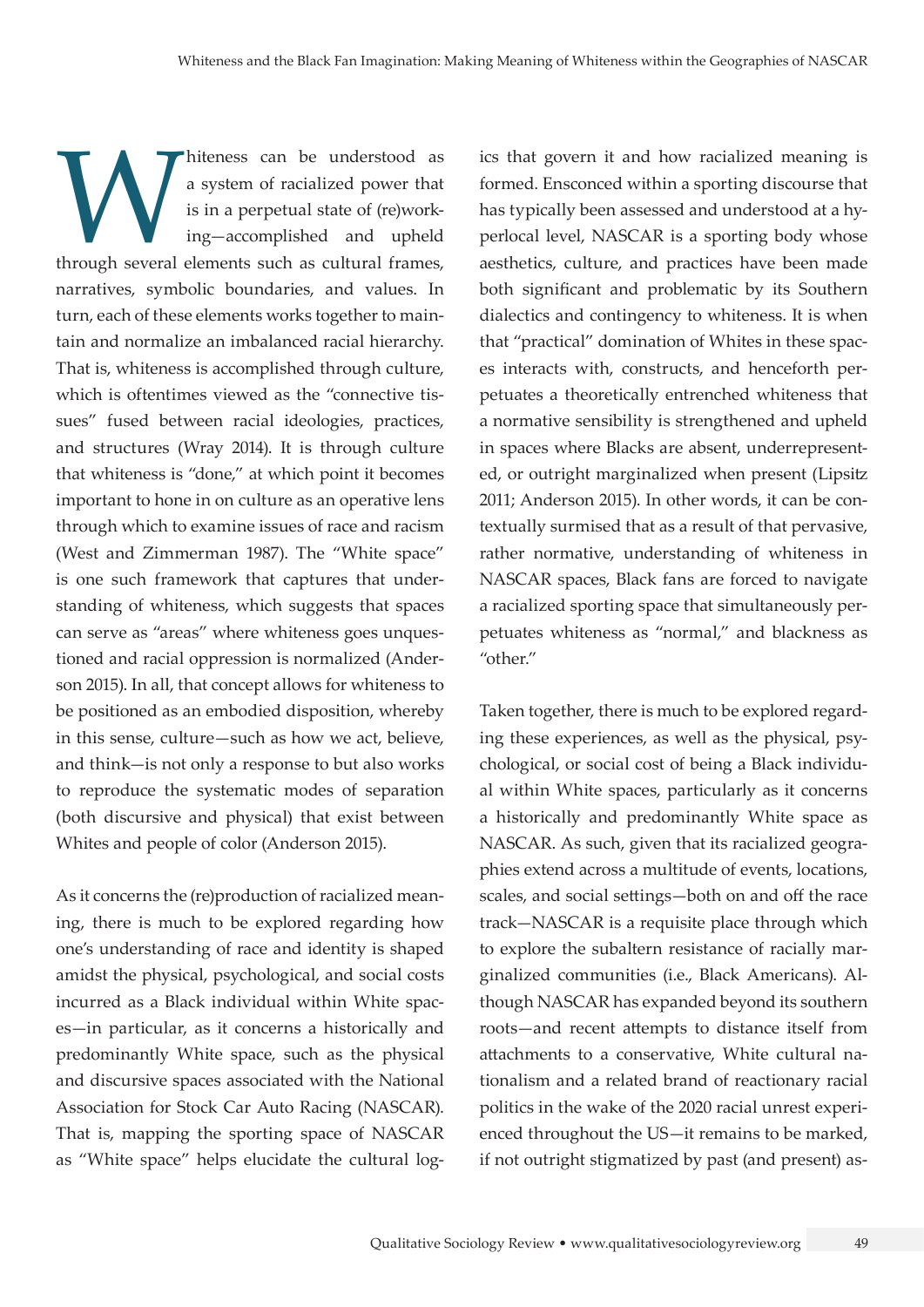sociations with personal and institutional-level reports of racism (Lee et al. 2010).

Compounding that further is the fact that since NA-SCAR's inception in 1948, only a handful of Black drivers have competed at the premier level of the sport, as Wendell Scott and more recently, Darrell "Bubba" Wallace, Jr., have served as the sole two to compete in any significant and sustained manner. Specific to Scott's racing career, NASCAR served as an extension of US society in that it "sought to sustain White supremacy by restricting the movement of African Americans on tracks and enforcing the idea that being a major league driver was a livelihood and cultural identity reserved exclusively for Whites" (Alderman and Inwood 2016:601). Decades later, Wallace has faced similar resistance, albeit less from the organizational body and more so from the sport's contingency of conservative, White fans. The respective stories of both Scott and Wallace are undoubtedly part of a much larger history of the struggles and strides of Black Americans in redefining and refining the terms of their lived experiences and mobility. By extension, so, too, is the experience of the Black fan of NASCAR, who much like their racial counterparts on the track have had to navigate the racialized geographies of "a sport developed primarily by and for White, working-class men [of the South]" (Pierce 2010:9). Likewise, how Black fans make meaning of whiteness within the geographies of NASCAR is a requisite context through which to further observe and make sense of whiteness as it is perceived within the Black imagination.

With that being said, attention should be turned to how the spatial boundaries, practices, and separations—as structured by whiteness—have an impact on the contestation and negotiation of meaning-making processes in the production and consumption of NASCAR space(s). It was through that vantage point that the participants of this study demonstrated a nuanced understanding of whiteness, particularly through an awareness of NASCAR as a White space, how to effectively navigate such a White space (see: Vadeboncoeur 2021 for a detailed examination of "Black placemaking" within NASCAR spaces), and contextualization of more recent enactments of whiteness within these spaces (i.e., in the wake of the 2020 racial unrest experienced throughout the US). Conversations with the participants yielded insight that aligns with hooks' (1992:341) assertion that representations of whiteness are "not formed in reaction to stereotypes, but emerge as a response to the traumatic pain and anguish that remains a consequence of White racist domination, a psychic state that informs and shapes the way Black folks 'see' whiteness." As such, how Black individuals make sense of whiteness, make sense of themselves relative to whiteness, and how whiteness influences their multidimensional experiences—in general, and per the purview of this study, when situated within the realm of sport—requires further exploration. Thus, in providing empirical evidence showing how Black fans make meaning of whiteness within the geographies of NASCAR, I advance theoretical understandings of how whiteness is perceived and represented in the Black imagination.

#### **Literature Review**

It can be argued that whiteness is a prevailing cultural, social, and economic logic that exists within American institutions, social identities, and social relationships (Moore 2007). As a structure of domination, whiteness is most salient when it manifests in interactional spaces, which is "where institutions parameterize interaction, where identities are deployed and accomplished in interaction, and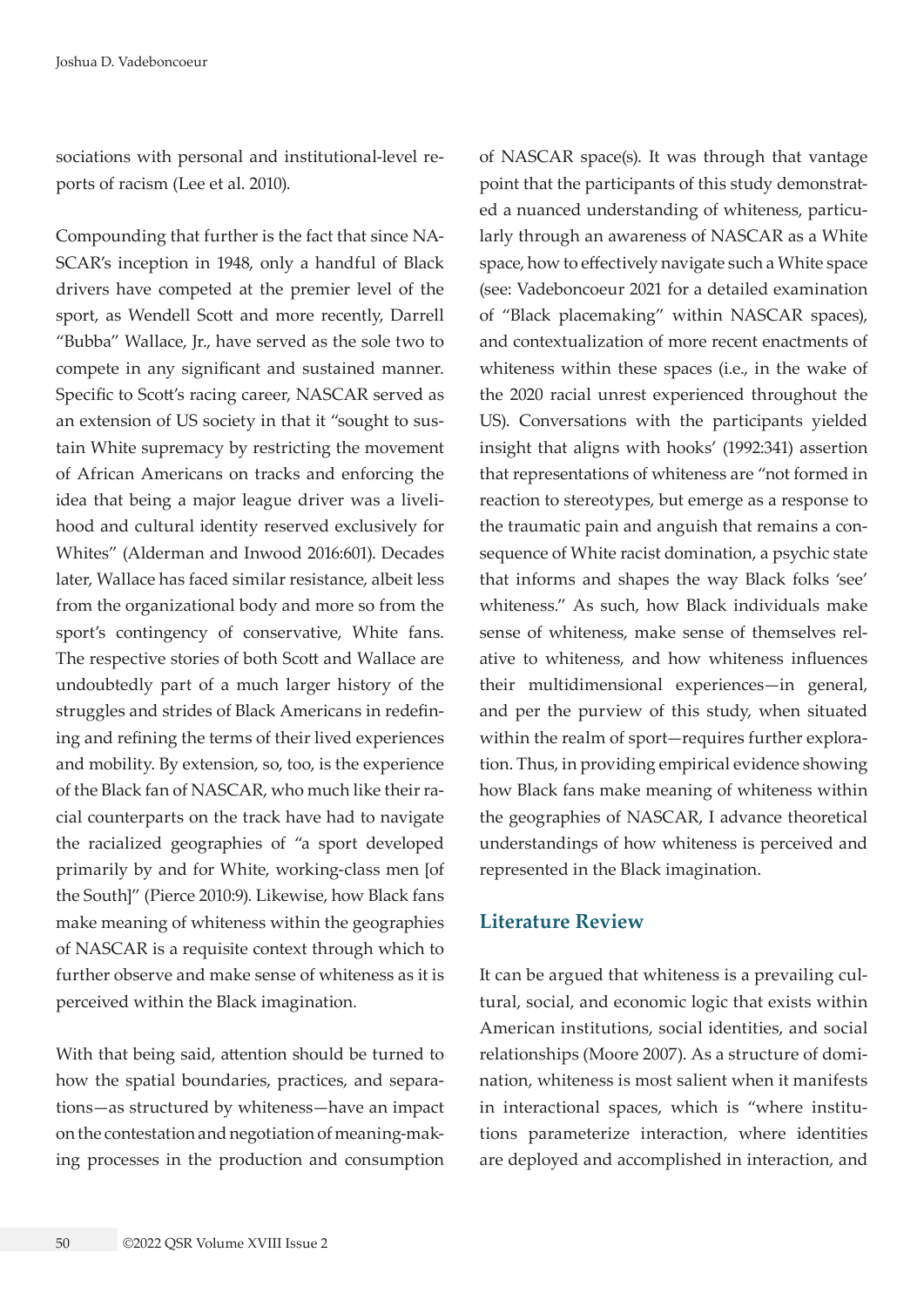where meaning through our behaviors is the glue that holds these spaces together" (Brunsma, Joong Won, and Chapman 2020:9). Moreover, it is through the processes of normalization within White spaces that the interactional work is completed to "accomplish" whiteness and its counterpart, racial exclusion. As such, in White spaces, meaning-making processes that take place there within will determine a position where being White serves as the "default," while people of color are constructed in opposition as the "other." As a result, the racialized "other" is generalized into racial stereotypes, which, in turn, are internalized within the cognition of Whites and allow for the perpetuation of race-based discriminatory practices (Bonilla-Silva, Goar, and Embrick 2006; Bonilla-Silva 2014). Therefore, by spatially normalizing whiteness, blackness is identified as unfit and cultural membership within a given space is "gatekeeped" (Anderson 2015), all the while a strategy is adopted that ambiguously highlights the "ethos" of said space while downplaying racial matters.

In doing so, Whites can continue reproducing the normalization of whiteness in spaces, much of which can be applied to the sub-cultural sporting space of NASCAR. There is much to be explored regarding how the spatial boundaries, practices, and separations—as structured by whiteness—impact the contestation and negotiation of meaning-making processes in the production and consumption of NASCAR space(s). As already noted, the racialized geographies of NASCAR are embodied across a myriad of events, locations, scales, and social settings, which allow for NASCAR to serve as a point of exploration on the meaning-making processes of Black fans. In other words, how might Black fans make sense of whiteness (or even their White counterparts) within NASCAR spaces? To move in

that direction, I argue that our attention must be oriented towards (a) scholarship that speaks to understandings of whiteness through the "Black lens" and (b) an overview of the historical development of NASCAR's attachment to a distinctly southern, White cultural identity.

## **Representations of Whiteness in the Black Imagination**

According to hooks (1992:339), scholarship abounds (particularly within the annals of postcolonial studies) on how blackness is perceived by Whites; however, there exists "very little expressed interest in representations of whiteness in the Black imagination. Black cultural and social critics allude to such representations in their writing, yet only a few have dared to make explicit those perceptions of whiteness." Nearly three decades later, hooks' observation remains ever-present within the social sciences, as little scholarship has attempted to explicitly interrogate whiteness and White racial identity from the vantage point of Black individuals (see: Robinson 2014). Although a sole focus on whiteness across academic disciplines is relatively nascent, researchers—in particular, and as noted by hooks, scholars of color—have long since been acquainted with the concept of whiteness.

Du Bois (2007:20) conceptualized whiteness as the constitutive measure against which all else (e.g., people of color) is measured, such that whiteness serves as "the one fundamental tenet of our practical morality." Much like any other racial category, that whiteness serves to be understood as merely a construct that in its malleability, operates to not only exploit people of color on an ordinate scale for immense profit, but to substantiate that whiteness, alone, is inherently better than blackness. It is in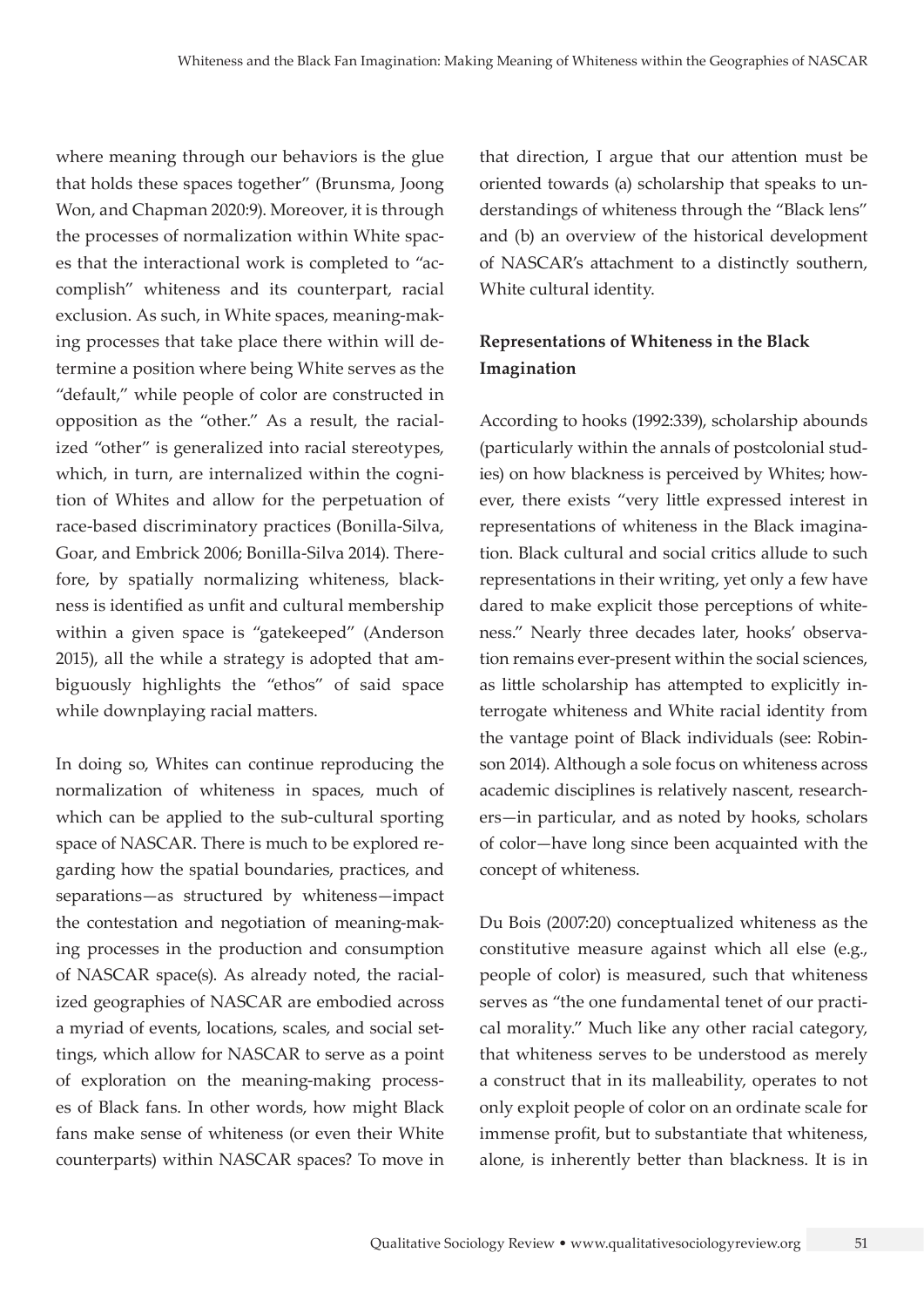a similar vein that Fanon (2008) spoke to whiteness as having fundamentally distorted blackness, in that it serves as nothing but a creative representation to be negated in the White imaginary. As such, blackness is a representation created for the benefit of whiteness, serving as a mirror for whiteness to know itself. While Fanon admitted that Blacks may be able to comprehend and learn what is meant by whiteness, he contended that they are ultimately betrayed by the reality of their embodied blackness. According to Baldwin (1984), that is only further reinscribed by how whiteness exists in spite (and without knowledge) of blackness. Thus, hooks (1992:340-341) opined that since whiteness grants White individuals the ability to not "see" Black individuals, it is no wonder that

some White people may even imagine there is no representation of whiteness in the Black imagination, especially one that is based on concrete observation or mythic conjecture; they think they are seen by Black folks only as they want to appear…many White people assume this is the way Black people conceptualize whiteness. They do not imagine that the way whiteness makes its presence felt in Black life, most often as terrorizing imposition, a power that wounds, hurts, tortures, is a reality that disrupts the fantasy of whiteness as representing goodness.

Moreover, hooks (1992:346) argued that by "critically examining the association of whiteness as terror in the Black imagination, deconstructing it, we both name racism's impact and help to break its hold." It is in this vein that Morrison (1992) positioned the ethical and moral costs of racism as lying within the White psyche. In speaking on "the gaze of whiteness as the unacknowledged norm," Morrison (1992:90) advocated for the need to "avert the critical gaze from the racial object to the racial subject; from the described and imagined to the describers and imaginers; from the serving to the served." Similar to hooks, Morrison argued that whiteness (or rather, being White) is a social position that has gone largely under-examined and as, a result, leaving whiteness relatively unexamined ignores the construct (i.e., whiteness) on which race, racism, and racial inequities are founded. It is in this vein that it becomes of necessity to critically examine the spaces, experiences, and spectacles that encompass NASCAR, such that the manner by which whiteness manipulates and contours that sporting space for the benefit of some and to the detriment of others.

# **Tracing NASCAR's Relationship to Southern Identity and Whiteness**

The subculture of NASCAR "emerged as a powerful moral, political, and economic piece of the social mosaic of the modern-day American South," as well as a discursive formation and system of subjectification that reflects and (re)produces the socio-cultural context in which it persists (Newman and Giardina 2011:40). As such, in NASCAR spaces, whiteness is not only performed, it is on full display such that sporting spaces have historically offered a popular public space through which to make visible the privileges of being White. Given the socio-cultural, -political, and -historical foundations of NASCAR, these spaces can become places where whiteness is provided power and made normal, while any other identity (or set of identities) is confined to the margins as "other." It is for this very reason that NASCAR has been criticized as an institution that, from the outset, was utilized as a means to "transmit culture—customs, values, history, and habits—'across the generations'" (Cohodas 1997:14) of the Southern White collective.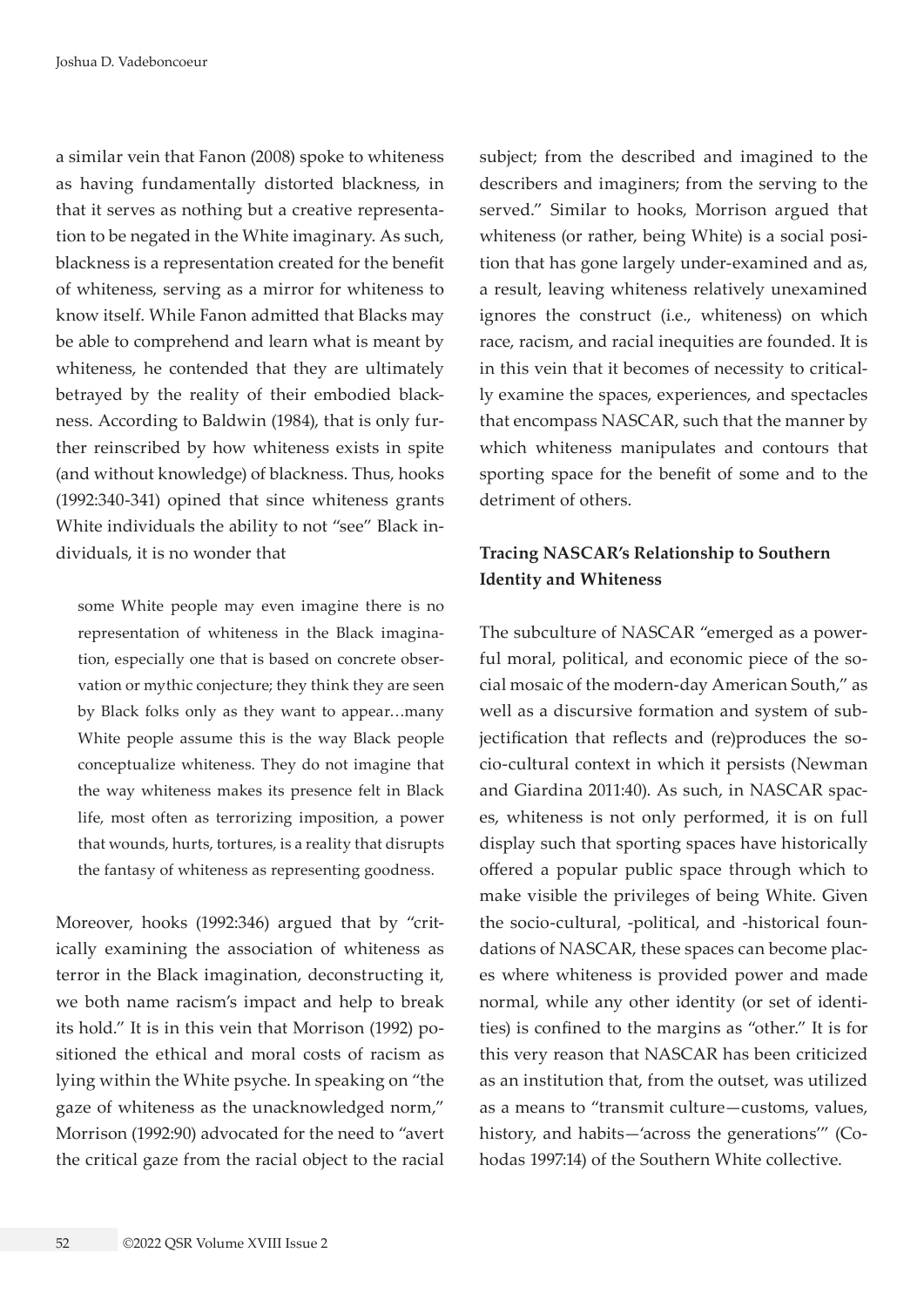However, to understand the discursive power of NASCAR within this context, how the visibility of hyper-White identity politics and the marking of institutional space have reconstituted "a conceptual space for desperately clinging to the social relations of an imagined past" must be considered (King and Springwood 2001:154). As such, as noted, whiteness is not only performed in NASCAR spaces, it is on full display. However, that display of whiteness is not a natural extension of history, but rather serves as a product of social relations enacted by—and empowered through—the preponderance (or lack there) of racial contestation. However, to better reveal that relationship, we need to know how NASCAR developed its uniquely Southern identity, and more pointedly, has served as an embodiment of reactionary, neo-conservative morality, fear, and attachment to whiteness.

To do so is to make apparent the lengths to which NASCAR as an organization—and by extension, as a cultural space—positioned itself alongside a reactionary White, southern-style conservatism; a relationship that has operated in tandem since its growth in the late-1950s and through recent years. In promulgating close ties to a mythologized, racialized southern US, NASCAR—as a social institution—and the modern sport of stock car racing "benefit[ted] from this myth of its rural roots among so-called southern good ole boys" (Hall 2002:630), whereby propagating the exclusionary practices and conservative values of the South, NASCAR brought to life a contextually significant, yet racialized exclusivity (Newman2007). In addition to the race-based identity politics that defined NASCAR's parochialism, it served to be very much intertwined with the cultural fabric of the "Industrial Era" of the South. NASCAR's southern allure (if you will) evolved out of the South's admiration and celebration of a regionally-based individualistic spirit as mythologized in the outlaw status of the "moonshine tripper," entrenching itself as

a social space where acolytes of the Rebel South could cathartically race with the specters of their Confederate calling…becoming both the quintessential "Southern sport" and the archetypal site of sporting individualism…It became a celebration of white masculine courage, of capitalist ingenuity, and of Southern tradition (and particularly the traditions of patriarchy and racial exclusivity). [Newman and Giardina 2011:39]

By upholding a more localized distinction, NASCAR carved itself a niche among populations of the working class, White South, especially in the advent of the Civil Rights era and the integration of professional and intercollegiate sports teams. Despite the racial barriers being broken through in the sporting industry more broadly, NASCAR remained an exclusively White sport, whose "sovereignty and isolationism" within the U.S. South

permitted the France family and others inside the governing faction to perpetuate all-white participant, owner, and spectator exclusivity within their sport. Grafted onto a pervasive lynch mob vigilantism, Ku Klux Klan—led public spectacles, and spectacles of political racism of the 1960s South, NASCAR emerged as a distinctly conservative sporting and cultural space during the late civil rights era—one seemingly mobilized to maintain, if not celebrate, the white (supremacist) status quo. [Newman and Giardina 2011:38]

That "all-White exclusivity" extended beyond socio-cultural norms and into the politics of the sport, as NASCAR developed close, working relationships with several conservative southern figures throughout much of its growth in the 1950s and into the late-1960s: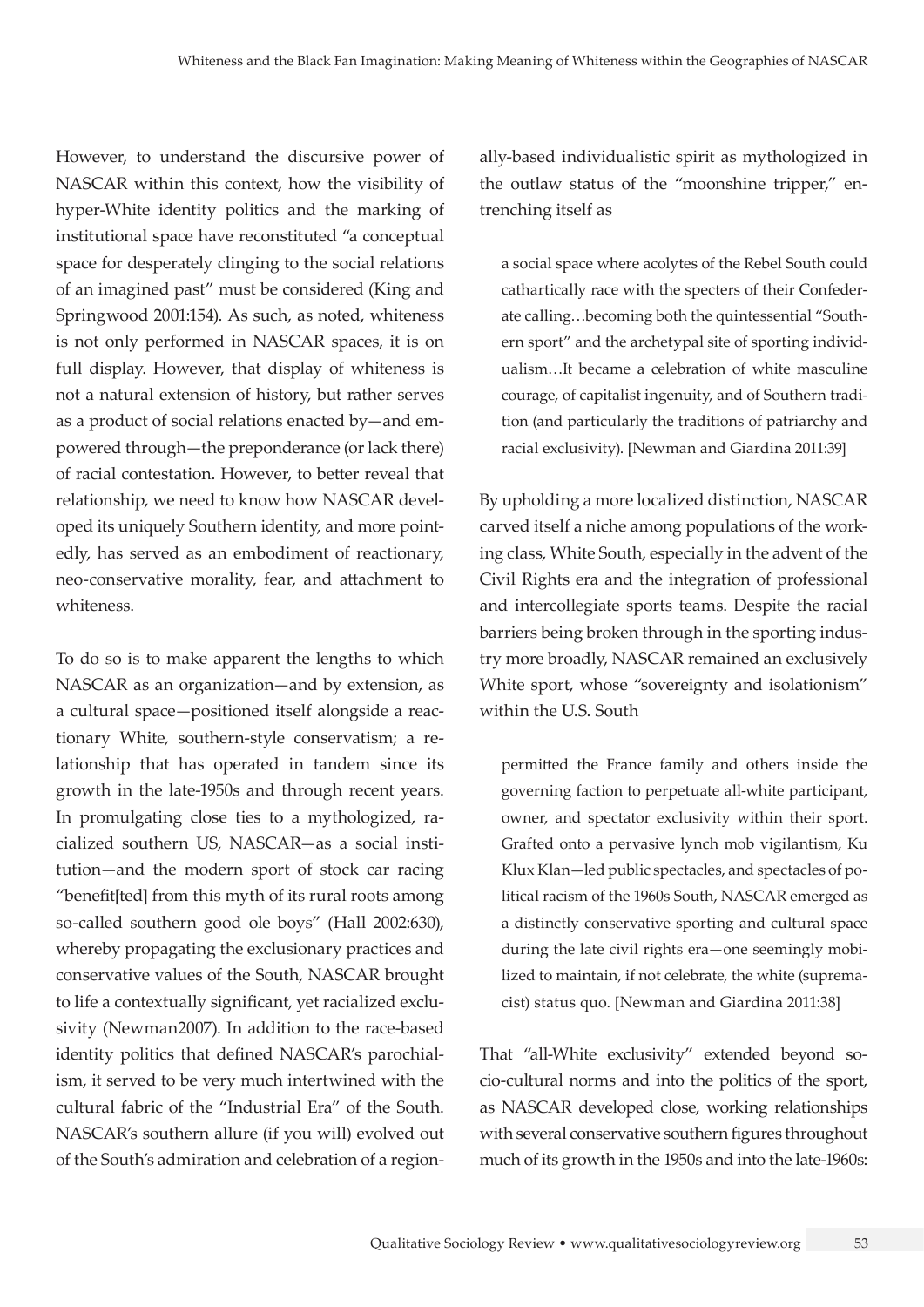NASCAR's first so-called superspeedway opened in 1950 in Darlington, South Carolina, with Gov. and Mrs. J. Strom Thurmond there to celebrate the occasion. In the track's early years, Bob Colvin managed it with a particularly racist tone…In order to create his largest and fastest track, the Alabama International Motor Speedway in Talladega, France developed a close relationship with notorious Alabama governor George C. Wallace. Wallace at one point assured France that he would "do anything...to help make this project possible in Alabama." (In 1972, France chaired Wallace's presidential campaign effort in Florida.) In 1969, France named the rigidly conservative South Carolina politician L. Mendel Rivers NASCAR's commissioner. Rivers lauded France's hospitality on many occasions during the decade and called him "the best fellow on earth." [Hall 2007:272-275]

Thus, by the end of the 1960s, it was no surprise that by "successfully weld[ing] together tough-minded business tactics and conservative politics… the organization was in tune with the South and roaring toward America's future" (Hall 2007:275). While many sports organizations throughout the continents of Europe, North America, and South America were in the process of transformational shifts towards democratic systems then, the "golden era" of NASCAR remained tethered to commercial spheres productive of a cultural, political, and social order as filtered through a political structure of individualism and exclusivity (Hall 2002). That is, NASCAR subculture became "more than a site of motorhead amusement—it had emerged as a powerful moral, political, and economic piece of the social mosaic of the modern-day American South," as well as a discursive formation and system of subjectification that reflects and (re)produces the socio-cultural context in which it persists (Newman and Giardina 2011:40).

In all, when coming into contact with(in) the White spaces of NASCAR, it may come as no surprise that Black individuals navigating those spaces link concepts of distrust, fear, and/or trepidation with the representations of whiteness there within. Thus, seeking a more nuanced understanding of how whiteness makes its presence felt in the experiences of Black NASCAR fans is imperative. To do so is necessary to not only critically examine the representations of whiteness within the Black imagination more broadly but also to offer Black individuals within a historically and predominantly White sporting space (i.e., NASCAR) the opportunity to share their experience, as well as deconstruct and make sense of it. As noted by hooks (1992:345), Black Americans

still feel the terror, still associate it with whiteness, but are rarely able to articulate the varied ways we are terrorized because it is easy to silence by accusations of reverse racism or by suggesting that black folks who talk about the ways we are terrorized by whites are merely evoking victimization to demand special treatment.

Taken together, the objective of this study is to extend the scholarship on the representations of whiteness in the Black imagination by providing a platform to and henceforth exploring how Black fans make meaning of whiteness within the geographies of NASCAR.

#### **Method**

Participants' narratives were examined through critical, feminist, and symbolic interactionist lenses as operationalized within a methodological approach known as critical feminist narrative inquiry (CFNI). From a CFNI perspective, narratives are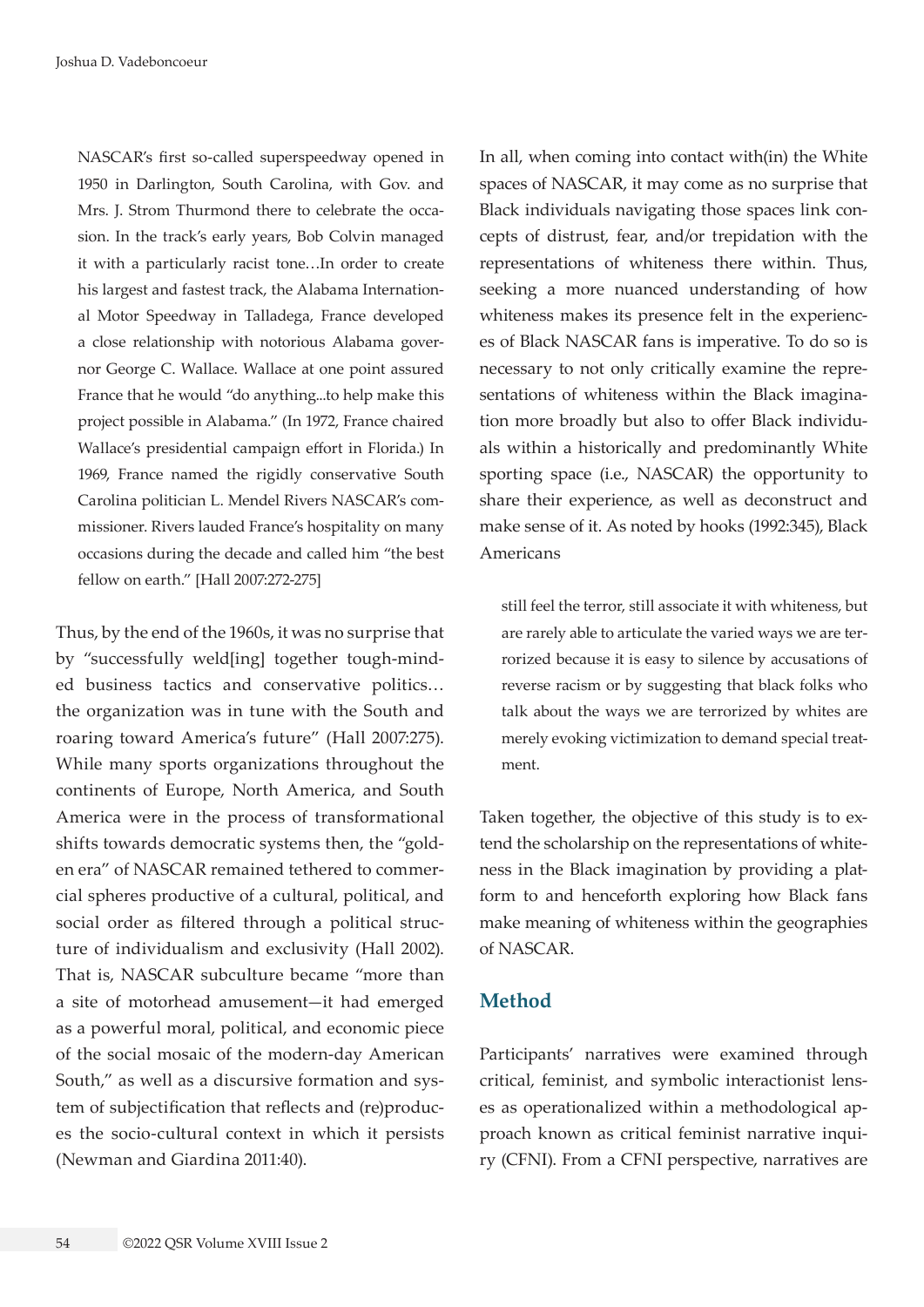considered to be storied spaces. Such an approach to narrative analysis emphasizes the agency of social actors, who are viewed as experts of their respective social worlds. That is, "as agency is enacted in response to rules, routines, territoriality, and reflexivity, the interactions between storytellers and the personal, historical, social, structural, and ideological contexts of their life are explored," whereby the scrutinization of "the forces and conditions that enable and constrain social actors' identity, choices, decisions, successes, and challenges [allow] storied spaces [to] be sites of conformity, contest, resistance, defiance, and/or emancipation" (Pitre, Kushner, and Hegadoren 2011:263). In all, a narrative-based approach can allow stories to reveal the social worlds, agentic understandings, and performed realities of the very people who shared them in the first place.

Participants responded to an advertisement posted in an online social media fan group that serves as a virtual space for Black NASCAR fans to share personal experiences, news stories, and engage in a general discussion on matters relating to the sport of NASCAR. Individuals could participate in the study regardless of gender identification and if 18 years of age or older. Specifically, participants needed to (1) consider themselves a fan of NASCAR and (2) racially self-identify as Black or African American. Sixteen individuals inquired about the study, however, three did not follow up to schedule an interview. Thus, a total of 13 individuals were interviewed, 12 of whom identified as men and one as a woman. It should be noted that the terms "Black" and "African American" are used interchangeably in this article, which is in alignment with the participants' perspectives that both "Black" and "African American" were appropriate terminologies to racially identify them. The terminology "Black" was explicitly used in this article's introduction since each of the participants noted that their racial identity (i.e., Black) was more salient than that of their ethnic identity (i.e., African American). Moreover, the terminology "Black" is a more encompassing categorization, which allows for a diversity of experiences—in a socio-cultural and -historical sense to rise to the surface. Ten participants were married, six of whom had children with their spouses (either one or two children). While each participant was born and raised in the US, seven presently reside in the Southeast, two in the Northeast, two in the Midwest, one in the Southwest, and one in the West. Participants were between the ages of 22 and 61 (average age of 44). Nine participants were finishing or had completed an undergraduate or graduate university degree program, whereas two had a technical diploma. Occupations represented amongst participants included city manager, machine operator, insurance administrator, entrepreneur, and student (two participants indicated that they were retired one from an executive finance role and the other from the military).

Initial e-mail conversations served to provide information and clarify any questions or concerns about the study. Individuals who chose to participate identified a date and time that was most convenient for their respective schedules to interview. Before each interview, participants were provided with an informed consent form stating that they would be interviewed on their experiences as Black NASCAR fans. Moreover, participants were informed of their right to decline participation at any point in the study, as I considered informed consent to be a continuous process and was steadfast in reminding each participant of their agency to refuse to answer, skip, or transition away from questions with which they did not feel comfortable engaging. Data collection utilized a semi-structured interview format,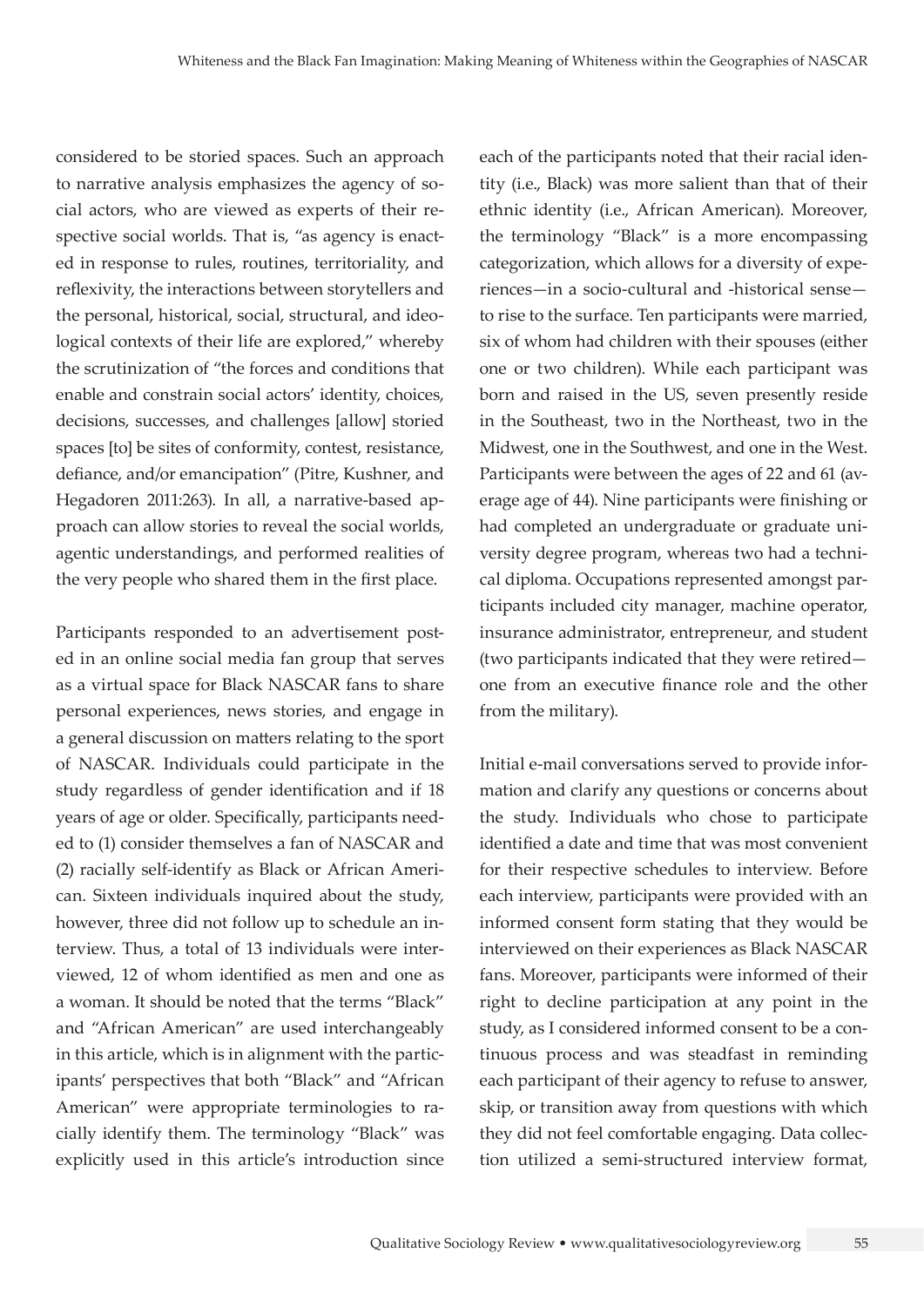which is an established method of data collection within qualitative methods to allow participants to share their experiences, thoughts, attitudes, and beliefs. Out of respect for the time of the participants and spatial availability, interviews were conducted by way of either telephone or video communication. Concerning the contextualization of a broader experience for participants, the interview protocol included questions and follow-up probes to conjure related discussion.

Initial interview questions were developed by drawing on themes as identified from the existing literature on space, race, and sport, which were henceforth developed into an interview guide. Thus, the interview guide was constructed in such a way that it would provide early insights into how participants perceive their experiences as fans of NASCAR, as well as provide flexibility for self-identified topics to be raised when and where it was appropriate. Interviews were audio-recorded and transcribed verbatim by a professional transcription service (I reviewed each transcript following the audio recording to verify accuracy). To add credibility and trustworthiness to the collected data, I provided each participant with a copy of their interview transcript to review and as a means to conduct preliminary member checks. Additionally, to best preserve their respective communications styles, I only edited certain phrases or words that might compromise anonymity for the participants. Any personal identifiers were removed before transcription and pseudonyms were given to each participant.

Most interviews lasted around 1.5 hours, but a handful were 2 to 2.5 hours as participants shared in great depth their respective stories. In total, interviews resulted in over 1,300 minutes of participants' narratives. Narratives were analyzed through mul-

tiple constructions and reconstructions, as well as through a process of de- and re-contextualization of the interviews to identify any similar attributes and prominent differences that would offer nuanced insight into the particular experiences of each participant. As such, analysis began along two lines of inquiry. First, I wanted to gain an understanding of the holistic sense of Black fans' experiences and the relative significance given to individuals and events in their lives. And second, I wanted to critically assess the various forces that influence the level of trust, agency, and voice exacted within their storied spaces. Moreover, narratives were examined to understand the context of Black fans and the relative power said context places on their agency, that which became salient through their accounts of interpersonal interactions and decisions (un)made within their particular social contexts. That is, these interaction-based stories were examined to locate the manners by which the power of ideology (i.e., meta-narratives), and the routines and rules embedded within social structures, might have worked to enable or constrain agency. Additionally, counter-stories were examined, which are narratives where participants' reflexivity (as informed social actors) allowed them to practice agency to resist and/or subvert the oppressive circumstances or environments within which they are located.

Throughout the research process, verification strategies were implemented to ensure that the data were both reliable and valid (Morse et al. 2002). Due to the integration of narrative research with that of a critical, feminist ontological and epistemological disposition particular attention was provided to methodological coherence as an intentioned commitment to give voice to Black fans' experiences in a context where visibility is not typically the norm and to do research "for" Black fans rather than "about" Black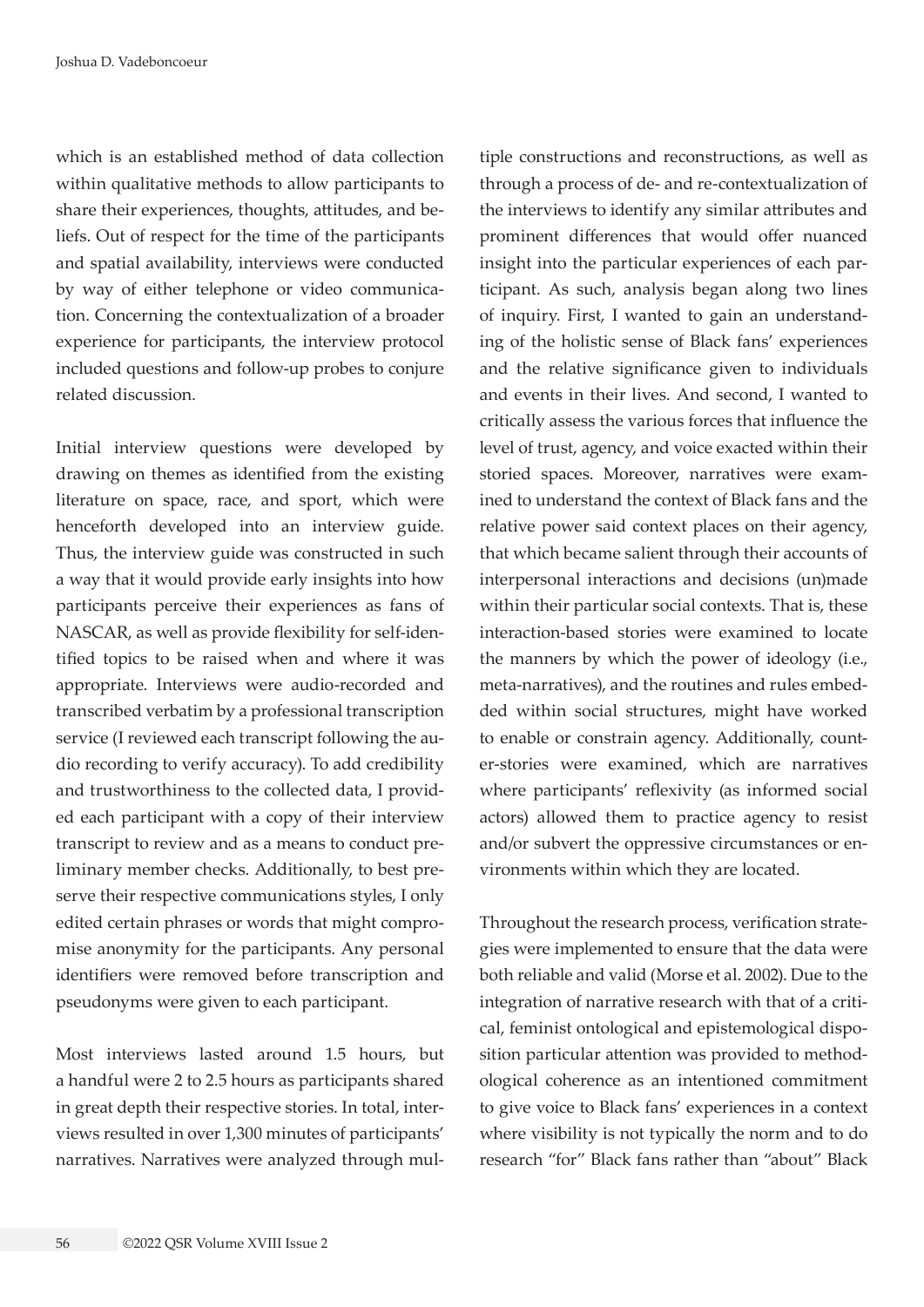fans. As such, participants from several contexts and experiences who possessed intimate knowledge of the phenomenon were sought. Narratives were analyzed in a dialectical and iterative manner, which included the use of memos that outlined both analytic and interpretive decisions made, as well as the exploration and modification of emergent theoretical ideas resulting from successive data verification. Specific emphasis was placed on the situation of participants' agency and experiences within their everyday embodied circumstances, as well as accounting for my positionalities relative to the participants. For instance, concerning my gaining access to participants, I needed to be particularly mindful of considerations to be made as a researcher of intersecting privileges. To do so, I made initial contact with the social media fan group administrator to introduce myself, the nature of the present study, my intentions for the study moving forward, and provide an appraisal of my personal (and professional) intentionality as a self-identified White scholar seeking the personal experiences of individuals who self-identify as Black or African American. Since my objective was to curate a space for individuals with marginalized racial identities to share their lived experiences, I wanted to acknowledge and embrace my subjectivity as part and parcel of that portion of the research process.

# **Findings**

As the participants shared their perception(s) and understanding(s) of whiteness, three overarching themes rose to the surface. First, they offered representations of whiteness as exclusive, fearful, and possessive, which they noted were informed, in part, by Southern regional identity and the navigation of White space. Second, participants discussed representations of whiteness as becoming salient

through NASCAR's attachment to racialized cultural values, demonstrating their awareness of (White) NASCAR culture. Third, participants offered their perceptions of Whites, particularly within the purview of how White fans continue to feel as though their local identities are becoming increasingly disenfranchised within a rapidly diversifying sporting space. With that being said, participants' narratives relating to these respective themes are explained in further detail in the sub-sections that follow.

# **Realizations of Whiteness: Regional Identity and the Navigation of Southern Whiteness**

Southern regional identity is grounded in the cultural and historical differences rooted in chattel slavery, Jim Crow segregation, and the resulting organization of space, place, and individuals there within the South. As a result, regional identity is inherently racialized, always being shaped and reshaped according to the norms prescribed by social and political institutions alike (Robinson 2014). Processes of regionalization reinforce and reproduce racialization in ways that root Black American identity in the South. In short, region subsumes differences of class, gender, and sexuality among African Americans in service of one racially authentic Black identity. The relative impact of these processes has, in part, shaped how the participants make sense of and navigate the day-to-day racialized geographies within which they are located.

For some of the participants, their conceptualizations of race and racial interactions were ingrained at an early age from family, the likes of which, I argue, may have been informed by intergenerational collective familial memories of "Old South" racism. For instance, David (entrepreneur, age 36) discussed how growing up in Virginia influenced his percep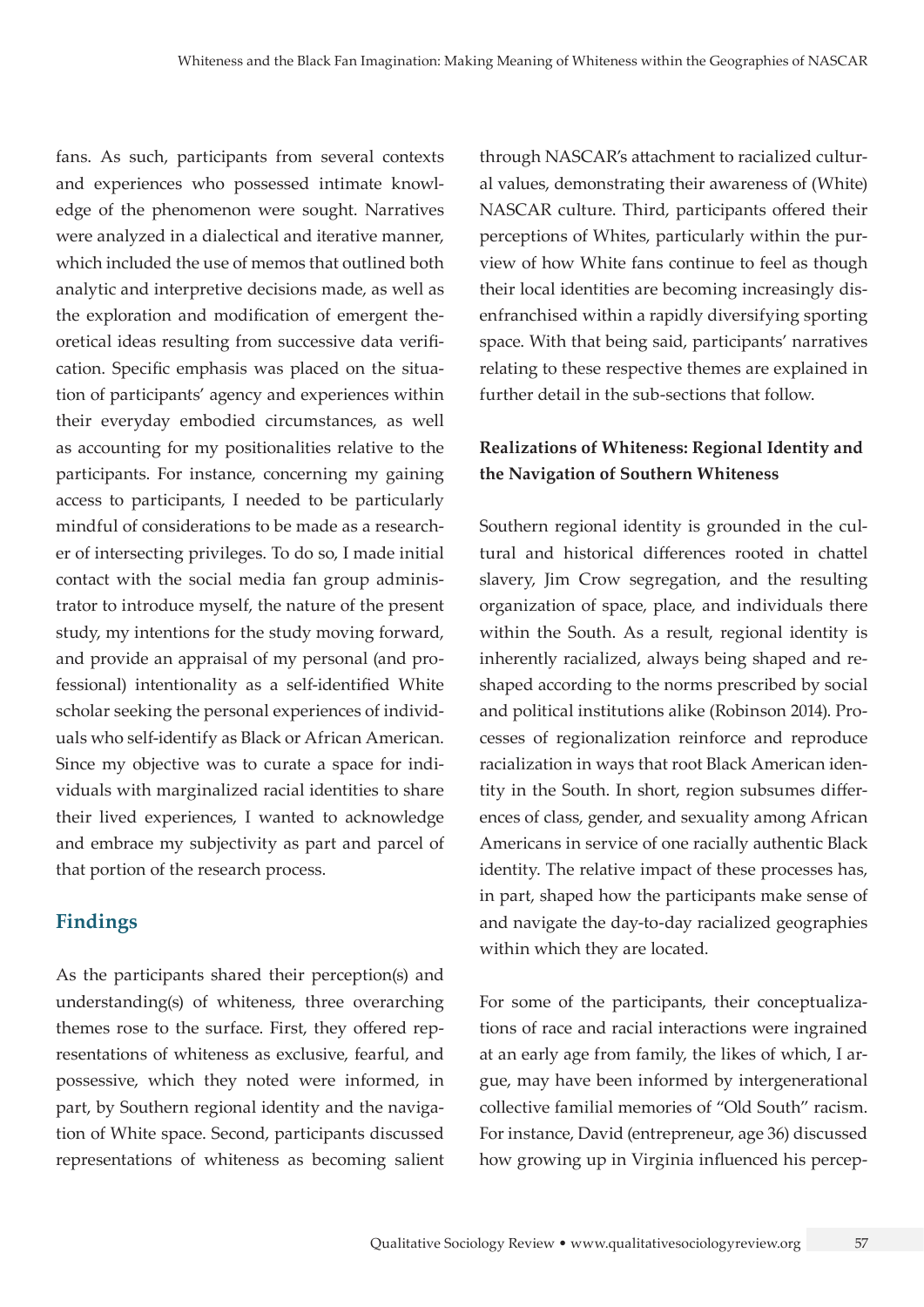tion of his racial identity. David shared that his understanding of blackness and what it means to be a Black individual was instilled upon him and his siblings at an early age; however, in doing so, he suggested that "being Black" was not only taught but a reflection of lived experiences:

I was taught it… you know, my mom, she was big on us [David and his siblings] being connected to who we are. My uncle was always deeply connected to who we are in talking about that [being Black]. It was taught and then, also, learned at the same time. There's only so much you can be taught. At some point, you have to take the initiative yourself to start digging into it some more.

Here, David reflected on how he has drawn on regionally ingrained wisdom about race and racism, which he has been able to situate to best engage and navigate the racialized aspects of society. David mentioned that he descends from a lineage of individuals who faced not only enslavement but the ills of Jim Crow as tobacco farmers, which he acknowledged has contributed to his family's "collective memory" of a stigmatized and traumatic set of lived experiences in the American South.

There's a lot of good people in the South. Friendly, laid back, slow pace of life… lots of good things. But, being Black in the South also comes with its share of challenges. Between being racially profiled in many places that you go to having your run-ins with law enforcement for no reason.

That notion of "collective memory" has helped shape many African Americans' attitudes and perceptions of the South and its related cultural attachments, such as that of NASCAR. According to Finney (2014:53), collective memory refers to how a particular group of individuals remembers the past, and as such, is "used as a cognitive map to orient people's present behavior," as well as "offers the opportunity to engage people's ideas, imaginings, and feelings about the past as a way of understanding how memory informs present actions and planning for the future." Much like those shared by David, these historical narratives shared by African Americans are shaped by the collective (and individual) "remembrances" that allow for families and communities to be bonded—in this case, by 250-plus year history of chattel slavery, Jim Crow laws, and resultant subordination and oppression. Despite changes in the South's ethnic, political, and social landscape over time, a relatively uniform Southern White identity endures in attitudes and public culture (Reed 1986), wherein the Black collective response to this reality—whether through resistance, self-improvement, or other means of expression—is truly a reaction to the "White gaze" embedded there within (Finney 2014).

It is in a similar manner that William (project manager, age 52) discussed how growing up in Arkansas influenced his perception of his racial identity, which he viewed as a relational construct. Additionally, William reflected on the impact that race has on his everyday life, suggesting that the concomitantly fixed and fluid nature of the race has made difficult work of navigating the realities of race:

I'm a Black man because that's the way people see me, and that's the way people are going to treat me. So it's important that I maintain a certain decorum when you're confronted with situations, such as in the workforce. You know, that's really where your "blackness" comes into play, is more prevalent. When you're around family and friends, that's not an important issue, but when you're at work, there's certain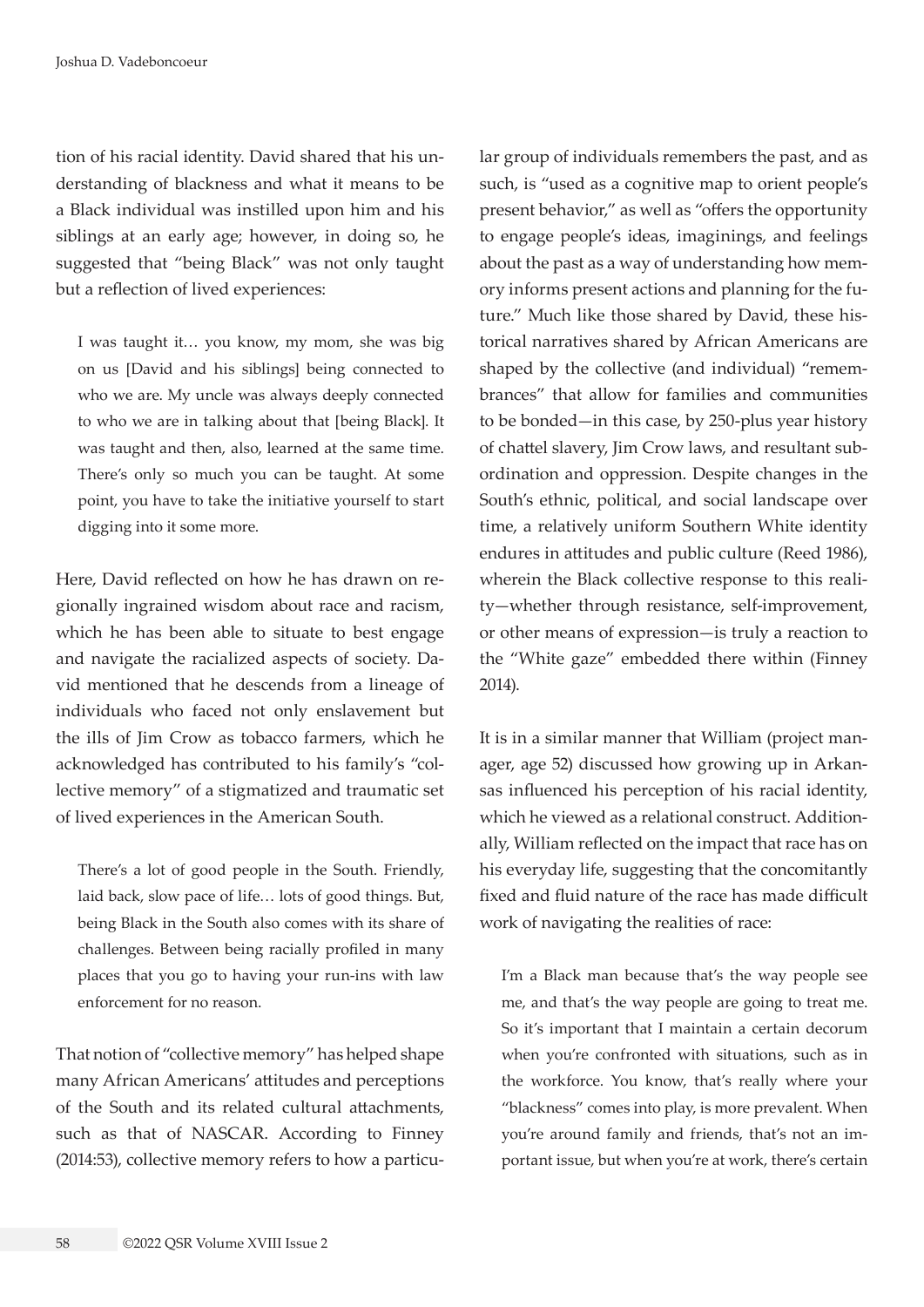things that you can do, certain things you can't do. Some things you can say, some things you can't say. Because they will get perceived negatively, automatically.

As a result of that difficult balancing act, William's discussion lends credence to the reality faced by many African Americans, such that it may become increasingly difficult to locate racial discrimination with certainty, leading them to draw on "tools that allow us to see what [Whites] say, or even do, into their very hearts," to determine whether White individuals (with whom they encounter) are, in fact, racist (Jackson 2008:87). That is particularly true for Black southerners, whose historically intimate interpersonal contact with Whites requires a sophisticated system of negotiation and has resulted in enduring theories of White individuals' behaviors. Thus, participants claimed to have "figured out" White individuals because of that regional-based experiential and epistemological position, gained over generations of proximity to Whites.

That is, despite their experiences with racism in its varied iterations, participants, especially those who were either raised or had parents raised in the South, largely saw themselves as "not worrying" over race. In conversations about their perceptions of race and racism, that overarching narrative was surprisingly consistent across age and class groups. As such, participants could always point to an embodied culprit, a real-life perpetrator of racism, even in structural contexts. They refused the notion of paranoia, taking comfort in what they saw as a known quantity— White racism.

Although born and raised in New York City, James (retired finance executive, age 61) has lived and worked throughout the Midwest and South for several years, and in the process has come into contact with the types of "Old South" racism that has informed other participants' understandings of whiteness and White racism. However, James—much like the participants who have a familial connection to the South—acknowledged having to navigate an American society that has historically worked to restrict and regulate his movements as a Black individual, which has meant moving through spaces that uphold White America, the costs of which are an unavoidable subjectification to White racism:

When you go to the [NASCAR] races, the fact of the matter is there's still racism that you're going to encounter at the track. But, the fact is, I encounter that if I go to the store. So it doesn't bother me in part because I have a lifetime of dealing with it. I've got numerous techniques to deal with it. So it doesn't really faze me because I know how to deal with it.

That is, having had close encounters and interpersonal contact with Whites has required James to adopt a rather sophisticated system of negotiation that has resulted in enduring understandings of White individuals' behaviors. James knows what White behavior is and when to anticipate it. Moreover, knowing that behavior and its level of pervasiveness allows him and others to protect themselves, as well as to move freely within geographies such as NASCAR despite the relative proximity to White racist behaviors and sentiment:

There are some that are going to accept you and welcome you with no questions asked. But, there's still going to be a large portion of that fan base that does not want you there. And the good news is, we as African Americans are saying, "Okay, you don't want me there? That's fine. But, I'm still coming. I'm still going to sit at the table. It's your issue, not mine anymore."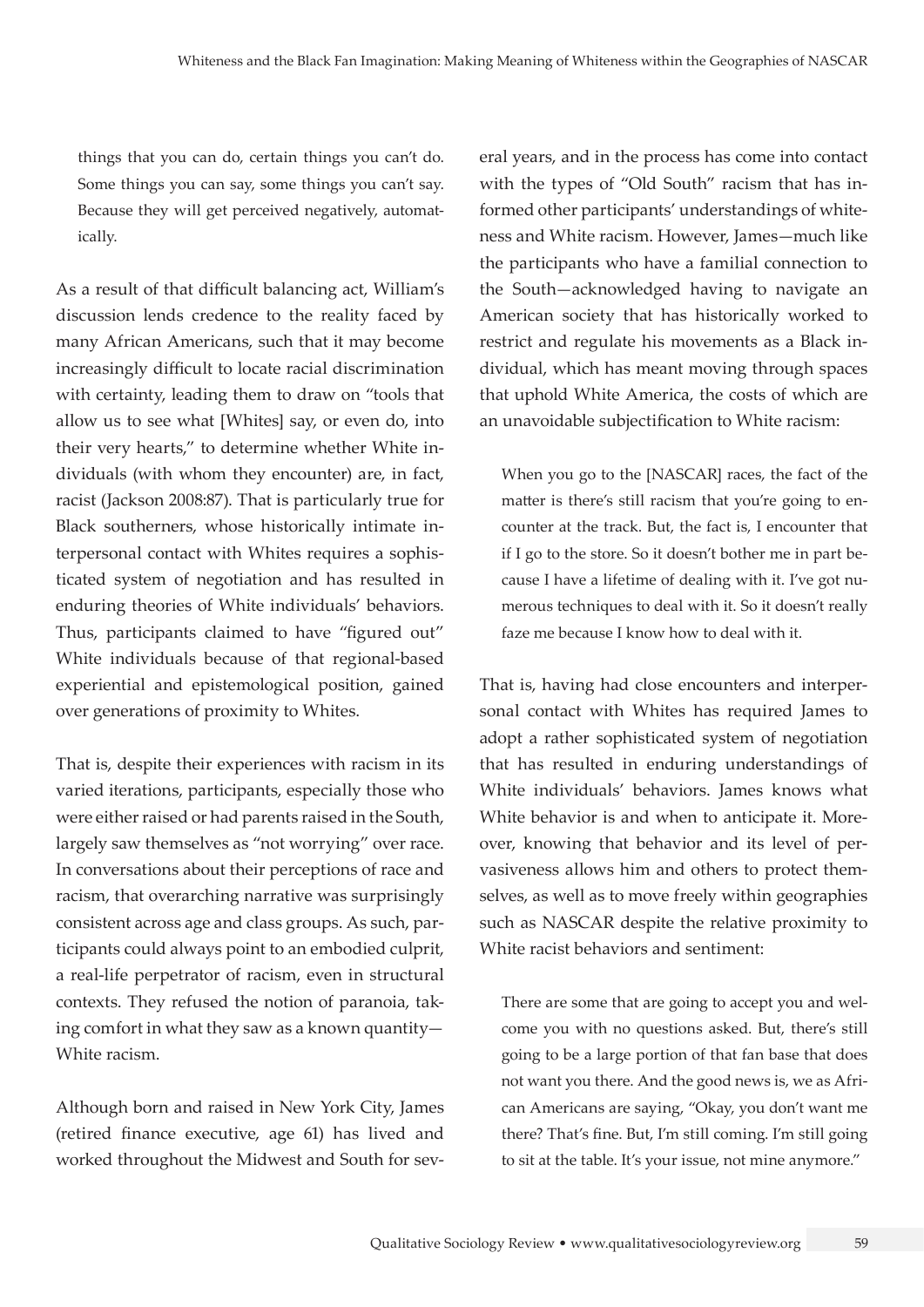Here, by suggesting that the onus is now on Whites to accept the diversification of cultural spaces such as NASCAR, James hints at the increasing classbased and racialized anxieties held by many White Southerners. Robinson (2014:16) argued that Black Southerners are aware of the fact that "[White] Southern identity is the performative and ideological glue that holds contemporary American whiteness together as a distinct and superior culture, rooted in ideals synonymous with the highest national and Western principles." In accounting for that reality, some of the participants demonstrated an ability to categorize White individuals within the collective notion of whiteness rather than in an individualized sense. That is, by understanding the oppressive nature and omnipresence of whiteness, some of them did not feel the need to necessarily care about or manage the beliefs or impressions of Whites. As noted by James:

You think about anything in America, and there's a racial component to it no matter what…I have the right, like anybody else, to enjoy the sport [NASCAR]. Now, the fact is that there are people who enjoy it, but don't enjoy being around people that look like me. Well, that's not my problem, but that's their problem. And too many of my ancestors fought and died for the right for me to enjoy life on my terms, and that's the way I'm going to do it.

As a result, participants such as James understand the pervasiveness of whiteness—particularly through and as embodied by institutions attached to Southern whiteness, such as NASCAR—and, as a result, hold a relatively stable perception of whiteness and how to navigate it accordingly. For James, by maintaining that approach, he has been able to maintain interpersonal relationships with White individuals:

We have to begin to educate ourselves and become a little more willing to new lived experiences…one of the things I did when I became a vice president, I would take my leadership team to events where they were the minority in the room. And it was not about making them uncomfortable but about building their awareness of what it's like for African Americans when they're the only ones in the room. Because, in fact, most of my leadership team, actually, all my leadership team was White. But, most of them had never experienced being a minority in a room because they've always been the majority in the room. So I would take them to events where the majority of the audience was African American. And the other reason for doing that, too, is for them to provide a different perspective against their stereotypes, their conscious and unconscious biases about African Americans to see the community in a much broader lens. I'd say some people embraced the experience for what I intended it to be. Others simply did it because I was the boss. And that's fine. I knew I was not going to convert everyone, but if I got one person to open up and just see things a little differently, it would help. Except for some, it did. It changed their perspective because they saw it differently, and they now have an understanding, or, you know, having experienced what it's like for an African American or even a female when they're the only ones in the room.

While he does not wish to manage impressions or believes wholesale race-based change is to come, James understands the importance of building a certain level of awareness—not only for those Whites within their social circles but also and more importantly, for his cognizance. That notion of personal cognizance was understood and shared by other participants, particularly relating to their understanding of Whites, which is expounded upon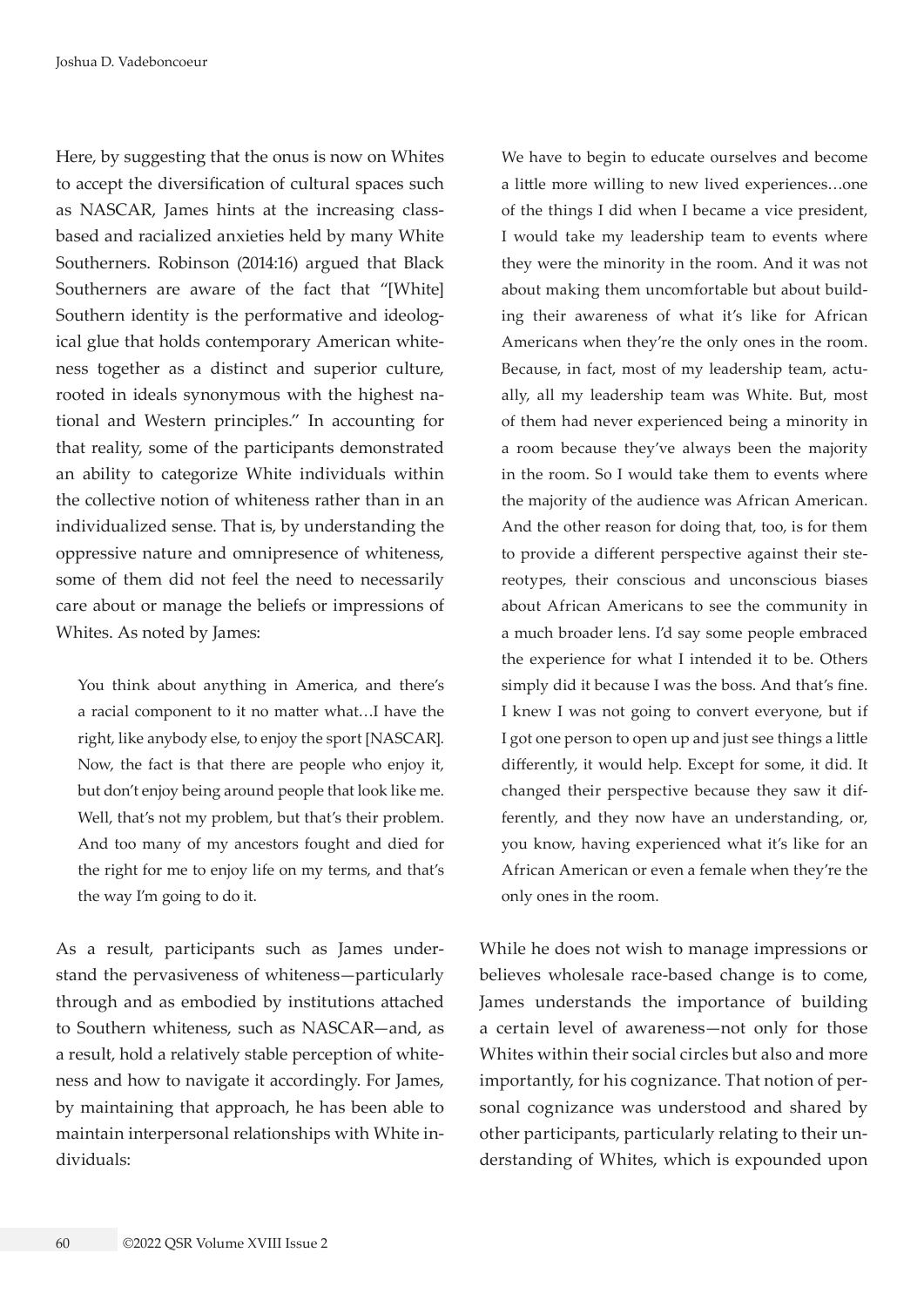in the section that follows on their level of awareness of a distinct (White) NASCAR sporting culture.

# **Racialized Awareness of (White) NASCAR Culture**

Within the purview of NASCAR, the participants have taken notice of how White fans have responded to more recent efforts at diversifying the sport, stated commitments to racial justice, and the rise of conservative populism under the Donald Trump presidency. For Chris, the presence of the Confederate flag and related paraphernalia has served as one of the few, albeit prevalent, reminders of the sport's history and the racialized sentiment that is actively embraced by some White fans in attendance at races:

The only time I really think about it [racism] is when I see the Confederate flags and because that's kind of a striking thing to see in this day and age. So when I drive in [to the race track] and you see them at the campgrounds as you drive through, you're thinking, "Okay, what's the logic behind that? What's going on there that they're still flying this thing?" You know, I was in Florida for most of the 80s, and I told all my friends when I lived in Florida that even to this day, the South is still upset about the outcome of the Civil War. But, back then, it was even worse back then, in the 80s. But, when I go to a race, that doesn't even cross my mind, it really doesn't. It hasn't crossed my mind in a very long time about that. Now, I haven't been to a race this year [in 2020] to see what the thought process is for some people who are still going as far as how I might be perceived after the Bubba Wallace thing and… I see some of the postings and that kind of stuff on Facebook and I'm like, "Really? You people are still upset about this? Is this really going on?"

But, that's not going to deter me from going to races. That's… no. I've never felt any sense that I needed to not be somewhere when I'm at the track.

Chris argued that as NASCAR has taken a more active stance against the Confederate flag in recent years, the response(s) by disgruntled fans is akin to an unwillingness to accept change and the present socio-cultural realities of the country. For instance, Marie mentioned that as more and more race tracks moved to ban the Confederate flag from their facilities in recent years, she noticed that the flag and related paraphernalia were becoming more prevalent in areas just outside of the race tracks. Likewise, with NASCAR's decision to ban the Confederate flag from all sanctioned events and properties in the summer of 2020, Marie felt as though this had only pushed those who embrace the flag and its meaning to respond in alternative forms:

Usually, when I go places that I know not many Black people or brown people are there, I play this game with myself… count the Black people as soon as I get there. So in 2018, when I went [to a NASCAR race], I went, "Oh my God." You know, they [other Black people] were everywhere, and they weren't working there, but they were fans. And I thought, "This is really cool. It's getting better"…last year [2019] was a little less welcoming. We saw a lot of "Trump 2020" signs up, and by that point, they [the race track] had banned the Confederate flag. I noticed in the distance you could see the vendors that were there selling stuff… they were outside the track, so they had their Confederate flags up and the Trump signs. So it was a little more unnerving.

Similarly, Chris mentioned how for many conservative, White NASCAR fans in the advent of the Trump presidency, paraphernalia that demon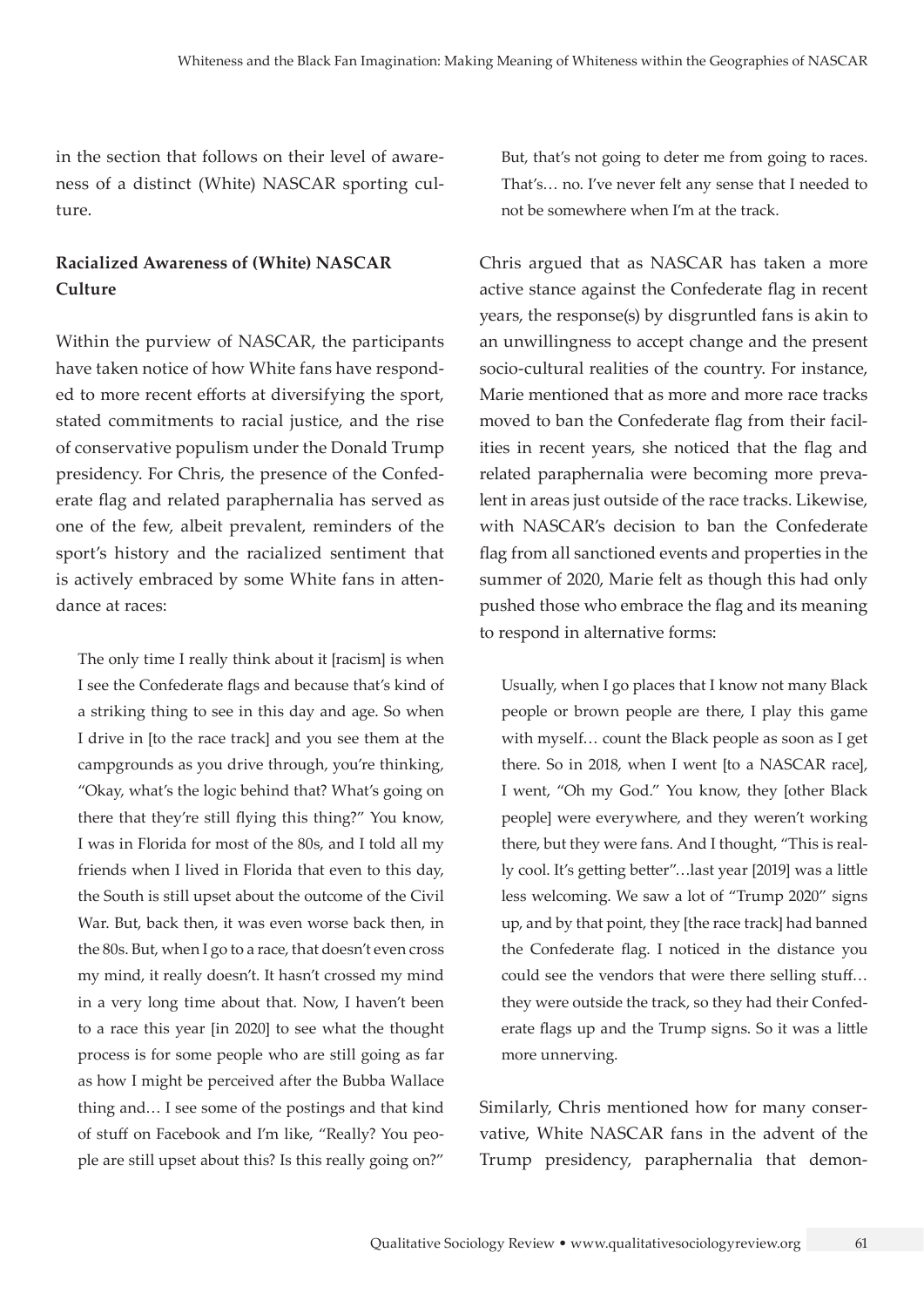strates support for Trump and his politics have taken on shared symbolic meaning with that of the Confederate flag. In other words, Chris posited that

They're one in the same as far as I'm concerned. I could be wrong, but that's my perception. In that environment… in the NASCAR environment, I would say that one has taken the place of the other. It's like, "I can't put up a Confederate flag? Well, I can put *this* up, and that'll suffice." You can kind of figure out… you're telling people where you're at. They're practically interchangeable…they're practically one in the same. And it's interesting that that has come up this year, that all this has kind of culminated in one year here…But, do I think there's a definite link between the two, between the "MAGAs" and the Confederate flags? Oh, without a doubt. I don't think there's any doubt about that. And I don't think anybody is trying to hide behind that being a doubt. They almost wear it [Trump paraphernalia] with a badge of honor, so to speak, and that's just how it is. But, it is what it is. That's where we're at.

It is in this vein that the contemporary spaces of NASCAR remain problematic such that they continue to harbor a level of group solidarity in response to the present social narrative surrounding progressive ideologies and mainstream acceptance of diverse communities, much in the same manner that "symbolic properties of the Confederacy were evoked [in the 1960s and 1970s] to represent the backlash politics of defiant early Civil Rightsera Whiteness, and thus interpellated the White individual with a more visual orientation and with more corporeal desires" (Newman 2007:266-267). As noted by participants, many White fans have been "forced"—by virtue of the more progressive stances taken by NASCAR as an organization—to embrace and undergo an internalization of Southern culture and identity. For the participants, they have observed the waning presence of the Confederate flag become reified and replaced through the symbolism of Trump-related paraphernalia. As such, I interpret that observation and therefore argue that the Confederate flag—by way of the embracement, performance, and posturing of Trump-related paraphernalia—remains a relevant symbol of an imagined, conservative, and exclusionary ideology, as well as retains a certain level of power within what, in many regards, continues to be a divisive sporting culture. Moreover, Chris noted that

[NASCAR is] a very White Republican sport in the sense that the owners of the cars are huge money makers. So I've always felt like that was a very Republican sport…and that's what you're going to still have. The roots are always going to be there. The roots are never going to go away because that's where this whole thing started. So I think that's what is going to be the case.

While Chris suggested that the "roots" of NASCAR will never cease to be a part of the cultural discourse of the sport, Brad argued that this "recovery movement" has indeed placed NASCAR in a precarious position. According to Brad, NASCAR is at a juncture where they could either remain limited by a cultural attachment and introversion to its localized roots or "actually realize that, 'You know what? We were making a very small segment of people way too comfortable for far too long.'" For many White fans that remain attached to these roots, Brad suggested:

I think [NASCAR and their support of Bubba Wallace] embodies things that they either don't want to accept… there's NASCAR fans that are racist, they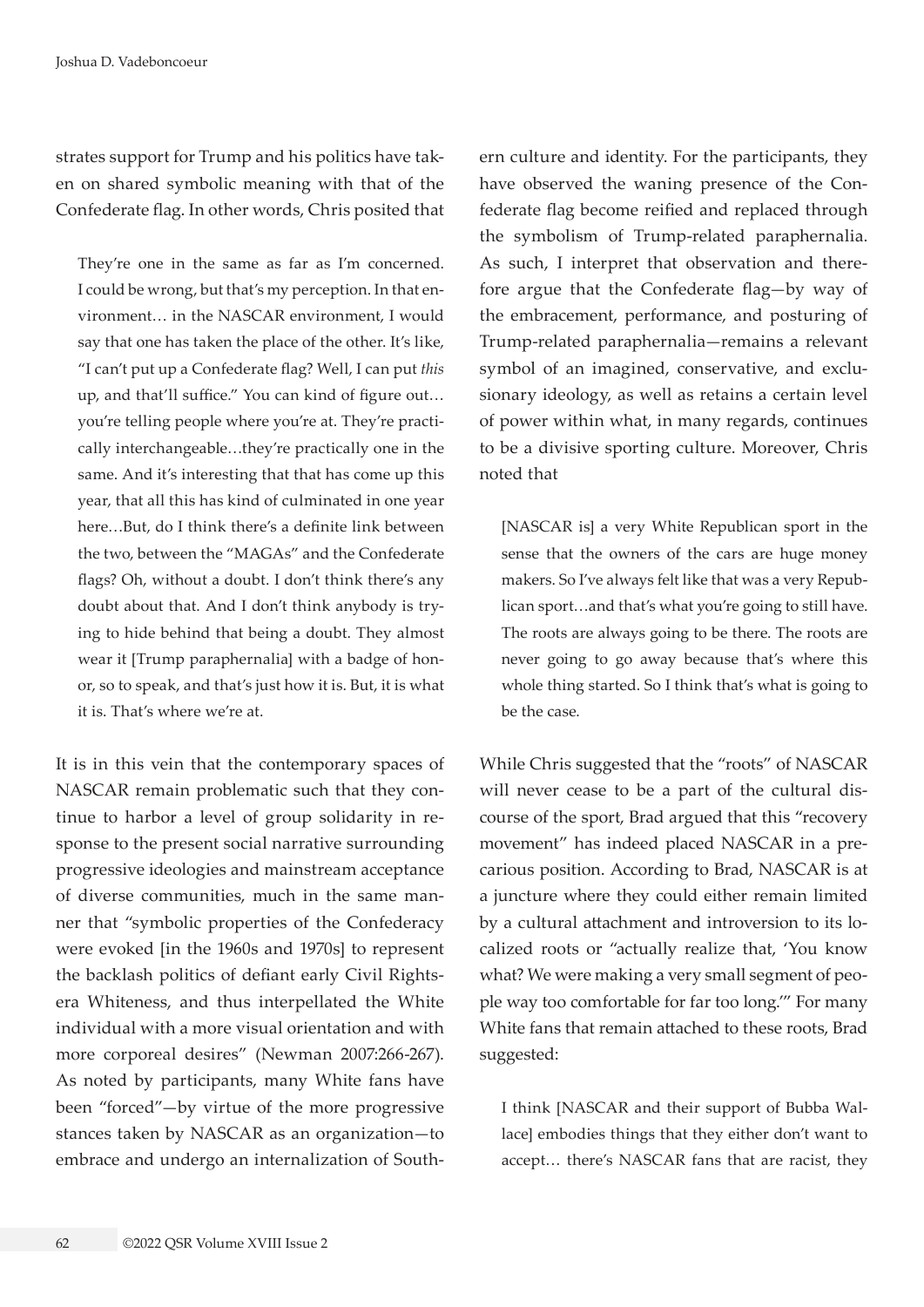don't want Black people there, they don't like Black people being around, and when this guy [Wallace] comes into their living room, essentially, and basically tells them like, "You guys are racist. Stop being racist." They're like, "No, we like this. We kind of like this sport because we can be ourselves here." So I think to some of them he represents the fact that they can no longer be as comfortable as they want to be in open society.

That perceived level of discomfort for White fans, as expressed by the participants, has not necessarily phased them in their continued fandom of the sport, nor has it come as a surprise. That is, much of these assessments and perceptions of Whites' reactionary attitudes and behaviors have been forged through their navigation of White spaces throughout their life course (the many nuances of which were discussed in the prior sub-section). Likewise, my participants understand the "possessiveness" of Whites over space and the "fear" that can ensue when said space is perceived to have been "dispossessed." As such, the following sub-section details my participants' perceptions of Whites, particularly within the purview of how White fans continue to feel as though their local identities are becoming increasingly disenfranchised.

# **White Fear, White Possessiveness, or Something In-Between?**

In what he denoted as "White fear," Kovel (1984) argued that Whites typically project their fears—a racialized anxiety over potential resistance from marginalized and minoritized groups—onto Black individuals, which allows them to reject blackness and Black bodies more broadly. According to Kovel, most Whites are socialized from a young age to associate blackness (or Black individuals, that is) with danger, ignorance, or the unfamiliar, such that those who are on the receiving end of White discrimination are seen as outsiders that are to be discriminated against, excluded, and/or marginalized. Taken together, the participant, Greg (City manager, age 59), encapsulated that all in what he believed to be the crux of White Americans' beliefs and behaviors towards issues of race and racism. To begin, Greg offered the following framing:

When things have always been a particular way, then you don't recognize it as a privilege, if it always has been. But also, when you clearly accept… I'm pausing because I do measure my words, I definitely try to measure my thoughts so it comes out right. The United States of America is a very capitalistic and individualistic country. We don't share anything well and we don't really, as a general culture across the board, think about where or how our wealth came from. With the American ideal of manifest destiny, you know, "This is ours. This is our birthright." Most people don't think about what it actually is, don't even think about how removing Indians from their land and essentially marching them… you know, essentially killing off thousands of a culture, the systematic killing of Indians. We don't think about how much generational wealth that is just grounded in now. It was produced off of slave labor. It's way easier to not think about it at all than to think about historically what happened or how you and your family actually became as you were, and not even thinking about that most people were immigrants. You know, there aren't too many of the Caucasians who were actually Native Americans.

It is at this point that Greg shifted his focus to what he believed to be one of the primary motivating emotions driving White Americans' approach to issues of race and racism: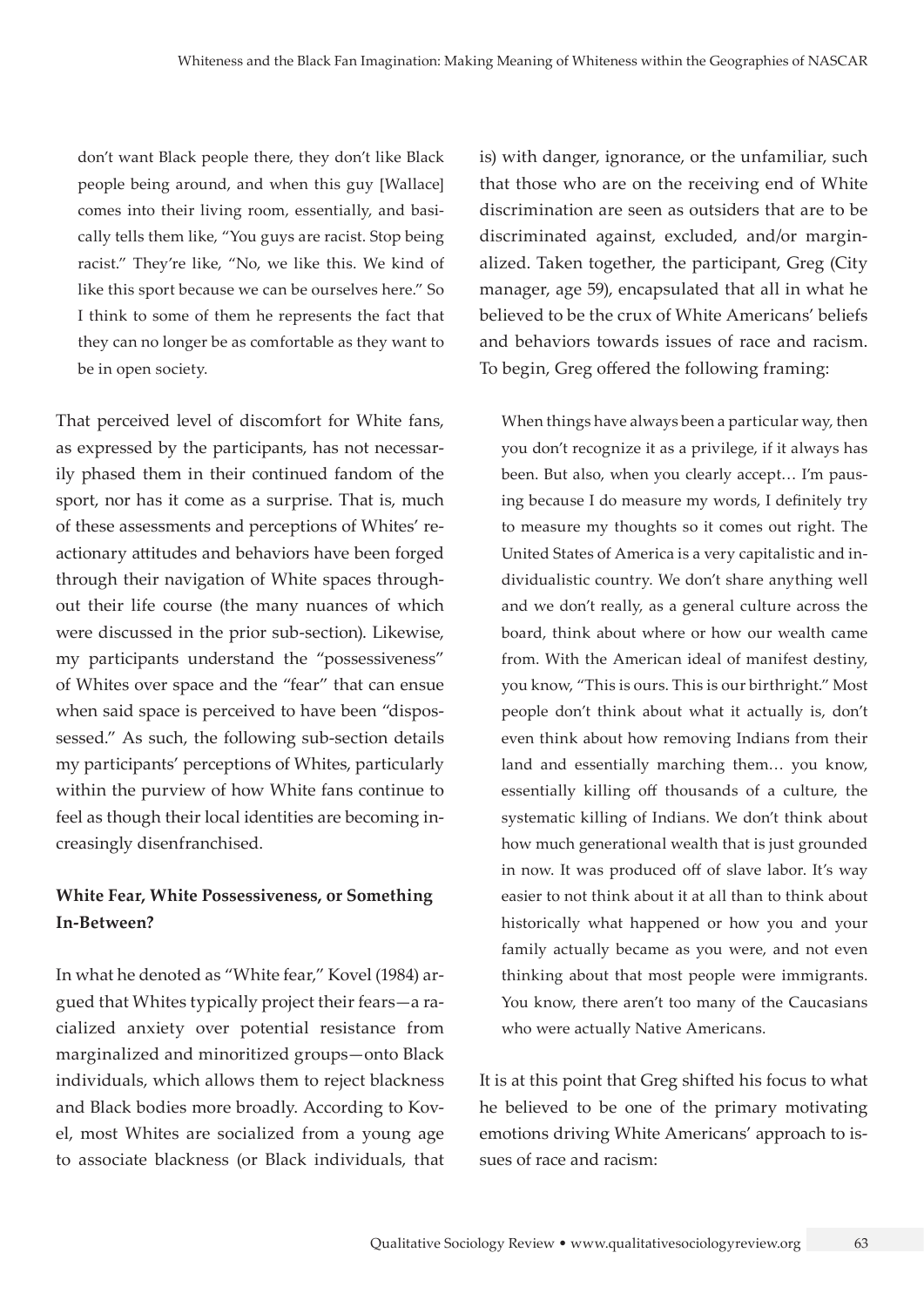There's probably an inherent fear, and hear me on this one because I may say this wrong, but there is an inherent fear of if the non-dominant culture had the means and treated the dominant culture like the dominant culture treats the non-dominant culture, they'd be scared shitless. Do I need to say it more plainly? There is now a significant part of the culture that almost says, "We have to maintain this. We are very scared of losing this." Because if Caucasians got treated by Blacks or whomever with the same values and mores that the Whites used to treat Blacks, they wouldn't want to trade places. You know, one study [asked] how many of you [White participants] would want to trade places with African Americans and hands don't go up. Well, there's a reason why.

As argued by Greg, it is emotions such as fear that have informed and thusly, allowed Whites to structure their particular worldviews on any number of cultural, economic, political, or social matters to safeguard their accumulated privilege(s), if you will. According to Greg, as an individual with a particular set of structural advantages, "you'd feel differently about social discussions. You probably feel differently about medicine, Medicaid, Medicare, et cetera. You'd feel differently about food stamps, et cetera. But, that's part of the capitalistic society… that it all depends on who has the capital." Based on countless experiences across his lifetime—both personally and professionally—interfacing with White individuals has allowed him to process and develop his understandings on how not only Whites but also he, as an individual, perceives matters on race and society more broadly. As it concerns that notion of "White fear," Greg and other participants were keenly aware of its implication within the culture of NASCAR. For each of the participants that expressed that awareness, they believed that many White NASCAR fans feel as though with calls for

64 ©2022 QSR Volume XVIII Issue 2

the diversification of the sport in recent years, their culture is being challenged and outright threatened. That is, many White fans may perceive NASCAR as a sporting space that signifies, to them, much more than sporting leisure, but a subculture reflective of the socio-cultural mosaic within which they are located. For Greg, he understands that particular "culture is being challenged," which he believes has only been amplified in recent years:

I saw enough of the posts within [the online community] or other posts that say… you know, Bubba Wallace, who actually has taken the stones to make some comments and actually share what he feels and what he believes. And you can tell that there has been backlash by some. And really, I think as a nation we give too much credence to the fringe. But, you know, your [average White] NASCAR fan is probably going to be more close to the fringe anyway… you know, kind of a little bit further right [politically]. So it's [NASCAR culture] probably going to give you a fairly good representation of the right or the fringe right. And so, there are people who definitely feel like, "Okay, you're messing up my Sunday now. You're making me think like a human being. You're making me acknowledge things that I would rather not think about. I'd rather just go drink beer, and now you're making me think of nooses and Black/White." A lot of [White] people are like, "I don't want to think about that. I don't want to interface with that on my Sundays at all, or I really don't want to interface with that any day. You're bringing my history to my face, and I don't want to deal with that. I would prefer not to deal with that."

Here, Greg makes the connection between NA-SCAR culture and right-wing conservatism to suggest that many White fans who subscribe to that socio-political linkage do not want to be made uncomfortable in what they believe to be "their space."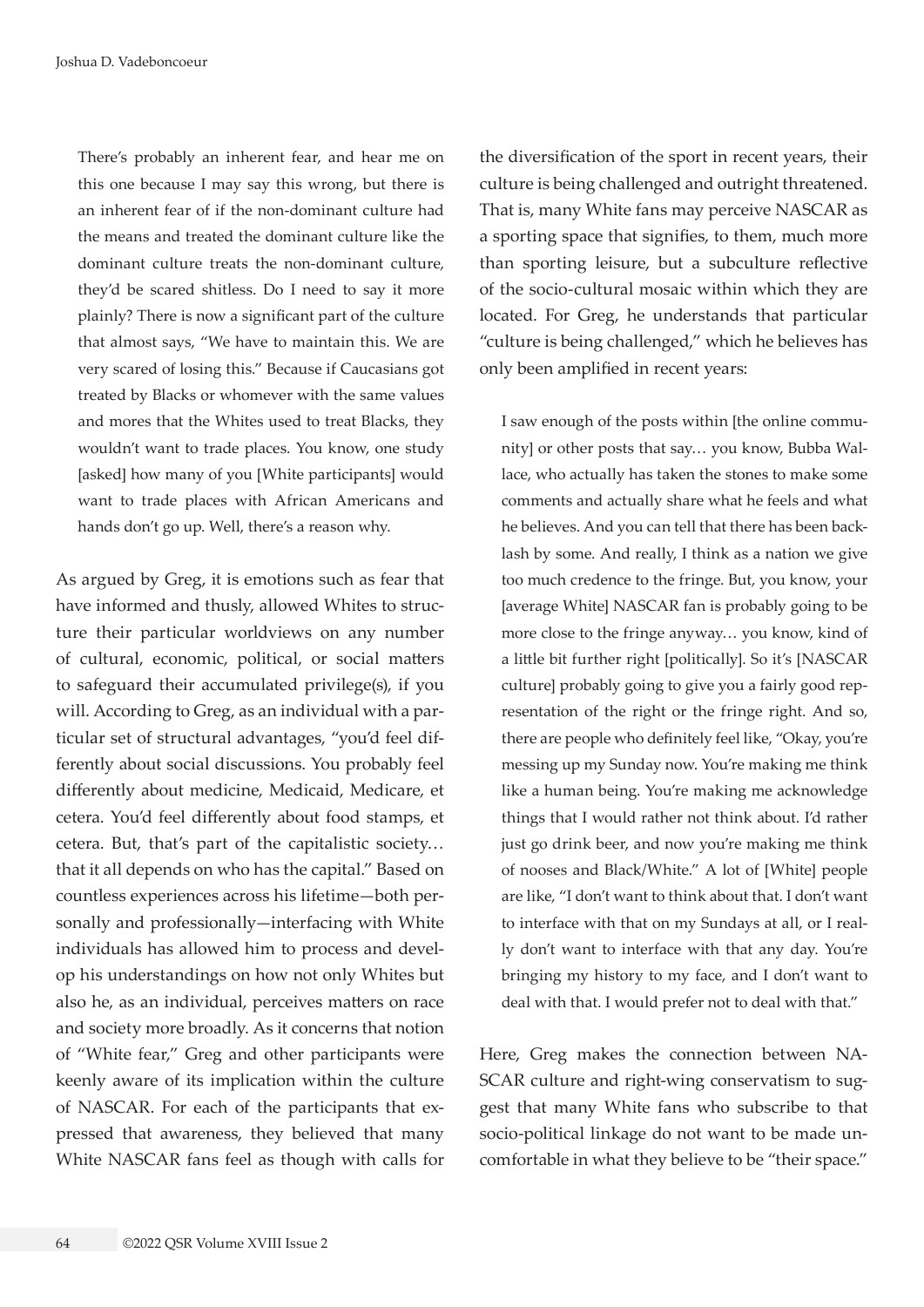It is in a similar vein that James offered a contemporary contextualization as to how these sentiments of "White fear" and "culture is being challenged"—as expressed by White NASCAR fans—are ever the more heightened given the saliency of issues relating to race and racism within the national dialogue:

I think the typical fan base is threatened, but I think it goes back to the divide that exists in this country today. That fan base is… the majority of them are Republican. The divide that exists today, politically, I think it makes it harder for them to be able to change. The only thing I can call this negativity that divides us…it's not about agreement. It's more about respect and civility, but I think the current political environment, the current racial and economic divide that exists in America will make it harder for that traditional fan base to become more accepting. Because right now, they have no reason to because there are people out there who are validating longheld beliefs that exist in terms of racial identity as a country.

As witnessed through the accounts of Greg and James, many right-leaning White fans are feeling increasingly validated in their beliefs that fans of color are a threat to their culture, as enacted within NASCAR spaces. However, the question can be raised as to whether White fans perceive fans of color and NASCAR's diversity and inclusion efforts as legitimate threats, or is that simply a pretext for not wanting to confront how elements of their sub-cultural space—or that of American society as a whole—might be implicated within discourses of historical marginalizing and oppressive practices? Whichever the motivation, the underlying notion here remains constant. That is, many White fans believe that they are entitled to these respective spaces, whether physical or psychological and are free to move in and out of them without challenge or obstruction, particularly from other individuals—that being, people of color.

However, for that reality to occur—that being, for Black individuals to be able to move freely within the geographies of NASCAR—James admitted that "it's going to take some time for the [White] fan base to adjust and evolve." With that being said, James argued that:

I think the NASCAR community will evolve much quicker than the fan base…And in some ways it's no different than what's happened in other sports, right? Baseball, you know, with Jackie Robinson. The baseball players themselves evolved much quicker than the fan base. It took the fan base a lot longer to come on board. Football was somewhat the same. Basketball, even golf… you think about Tiger Woods and his impact. History says the fan base will evolve, but it just will take a little longer.

James touched on something, here, that other participants brought up in our conversations, which is the belief that the NASCAR community (i.e., those associated with the organization itself such as executives, officials, drivers, team members, etc.) have evolved or is on the trajectory towards evolving in a more progressive-oriented manner, whereas the predominantly White fan base has not or will be relatively slow to match pace. That is, while James offered his critical assessment as to why White fans are feeling threatened, he was not completely doubtful in that evolutionary trajectory of the NASCAR fan base. For James, he feels as though there may be several White fans who may be more progressive in their viewpoints on issues of race and racism, but for a particular set of reasons (e.g., family and friend influence, political leanings, regionality) may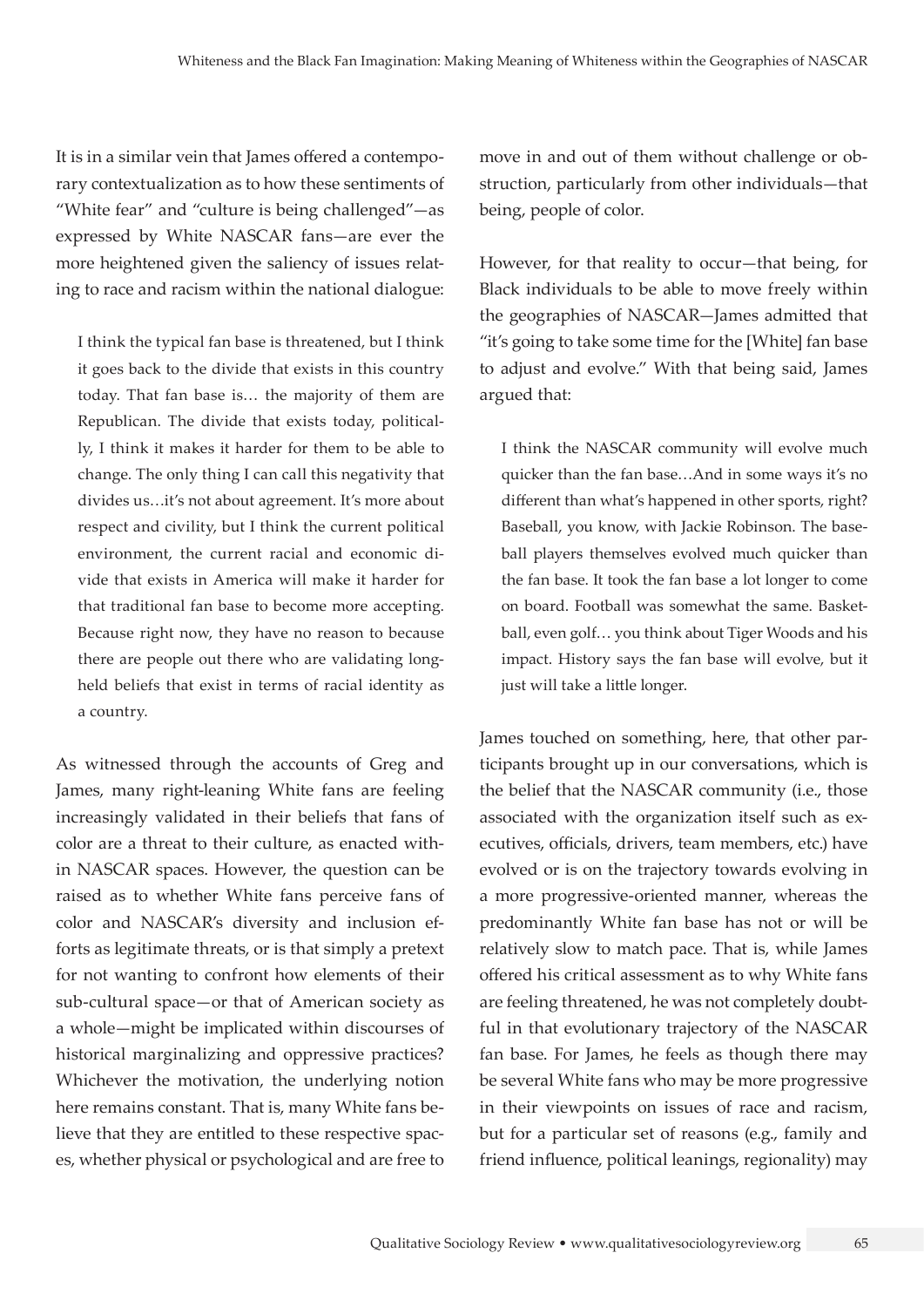choose to either remain silent or even outright "perform" an oppositional identity:

I suspect there's peer pressure in that [White fans not supporting NASCAR's stance on racial injustice and efforts to diversify the sport], too. Because you may have people in there who are extremely supportive of what's going on, but because of the family dynamics or even their neighborhood dynamics, they're not going to come out and publicly say that or express that. It reminds me of a scene from the movie *42*, and I think this was the scene where the Dodgers were playing Cincinnati. Pee Wee Reese went over and put his arm around Jackie Robinson, but in that scene, the crowd all of a sudden started to boo. And this young [White] kid, he looks around watching all the adults boo Pee Wee Reese and Jackie Robinson. He looks around and it's not that he wanted to boo Pee Wee Reese, who's his hero, but he looks at his father. He's looking at all these other adults. And he finally just goes, "Well, I guess this is what I should do," and he starts booing. I think you have that inside the NASCAR fan base that happens to be White. I don't think everybody is like that, but I also believe people who might come out and [want to] be more supportive, they're not because they're that little kid watching everybody else boo, and they're not about to go against the broader community.

It appears that James is touching on the power of socialization processes, the very likes of which affect White Americans across a myriad of identity sources. According to Feagin (2010), White Americans (un)wittingly operate under what he conceptualized as the "White racial frame." This concept serves to demonstrate how the institutionalization of whiteness in and through American society normalizes a certain way of thinking and living that is rooted in the histories, perspectives, and interests of Whites, while also marginalizing and devaluing those of the racialized "other." From a young age, that racialized framing of society is ingrained through everyday socialization processes and interactions as fostered in familial and other social settings. It is the constant repetition of aspects of that frame in everyday interactions that allow for it to reproduce spatially and temporally. As such, this allows many Whites to adopt elements of their personal, racialized framing, and perform them within the very social settings from which they were derived. For that matter, Feagin (2010:94) indicated that in "literally millions of these kinship and friendship networks negative stereotypes and images of Americans of color are regularly used, refurbished, and passed along—from one generation to the next and one community to the next." Thus, James' example of the White child from the movie *42* holds up as an "in real-time" moment of adopting this dominant racialized frame from those in their network of White family, friends, and peers.

However, whether this holds up in regards to present-day White NASCAR fans who inhabit social networks with fellow Whites harboring more negative racialized framings of society and racial minorities is merely a topic for conjecture. Nevertheless, that is not to understate James' assessment. Rather, this is to highlight the fact that James, through his observations, made a critical assessment on the spatial dynamics of whiteness—that being, how socialization processes can take root and metastasize within various spaces to uphold an overarching racialized frame—and applied it to a phenomenon that exists within the NASCAR fan base. Space has been argued to be a relational concept in that it does not exist except in relation to experiences, ideas, objects, and time (Harvey 2006). Moreover, Harvey (2006:121) suggested that space, in a relational sense,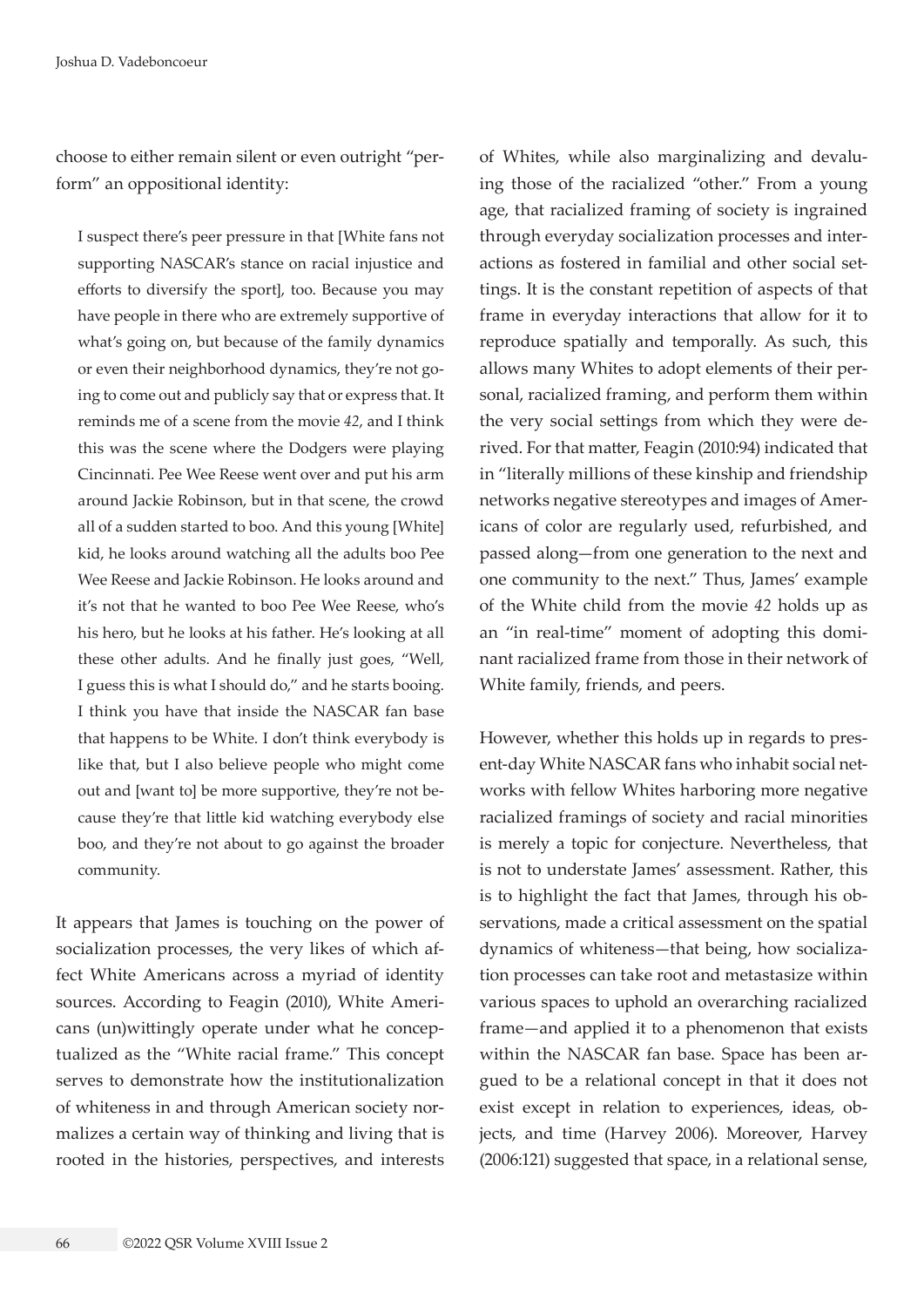is "contained in objects in the sense that an object can be said to exist only insofar as it contains and represents within itself relationships to other objects," the likes of which can be an important aspect of human social practice and relationships. As it concerns the spatial dynamics of whiteness, the participants took note of the relational implications of space and the human practices inscribed there within—in particular, they demonstrated an understanding of whiteness as fearful and possessive in relation to a perceived spatialized "encroachment" of blackness.

#### **Discussion and Conclusion**

As a result of a pervasive, rather normative, understanding of whiteness in NASCAR spaces, Black fans are forced to navigate a racialized sporting space that simultaneously perpetuates whiteness as "normal," and blackness as "other." With that being said, this study placed its attention on how the spatial boundaries, practices, and separations—as structured by whiteness—impacted the contestation and negotiation of meaning-making processes in the production and consumption of NASCAR space(s). It was through this vantage point that the participants demonstrated a nuanced understanding of whiteness, particularly through an awareness of NASCAR as a White space, how to effectively navigate such a White space, and a contextualization of more recent enactments of whiteness within these spaces. Conversations with the participants yielded insight that aligns with hooks' (1992:341) assertion that representations of whiteness are "not formed in reaction to stereotypes, but emerge as a response to the traumatic pain and anguish that remains a consequence of White racist domination, a psychic state that informs and shapes the way Black folks 'see' whiteness." Thus, this study demonstrated how

Black fans make meaning of whiteness within the geographies of NASCAR, which advances theoretical understandings of how whiteness is perceived and represented in the Black imagination.

While White individuals usually avoid what are considered to be predominantly Black spaces, Black individuals are required to navigate predominantly White spaces as a result of their racially marginalized and minoritized existence (Anderson 2015). As it concerns the participants, many shared that they believe their understanding of White people and whiteness is due in part to their lived experiences—both personal and professional—having existed within and moved throughout predominantly White spaces. However, based on the personal background of the individuals I spoke with for this study, to say that their understanding of White people and whiteness is a result of navigating White spaces is an incomplete assertion. Rather, for the participants, the navigation of White space is a practice that is mediated by a regional-based experiential and epistemological position developed from either personal or familial connections to Southern regional identity. Thus, it is that understanding of Southern regional identity that has informed their respective knowledge of Whites, White racism, and whiteness more broadly.

Moreover, many of the participants—whether directly or in so many words—hinted at the increasing class-based and racialized anxieties held by many White Southerners, whose vision and versions of the South are challenged by an increasing racial and ethnic diversity of the region and the nation at large. As a result, individuals' performative investments in Southern identity, as everyday identity practice and as a commercial product, are resurging. That is, the "Old South" continues to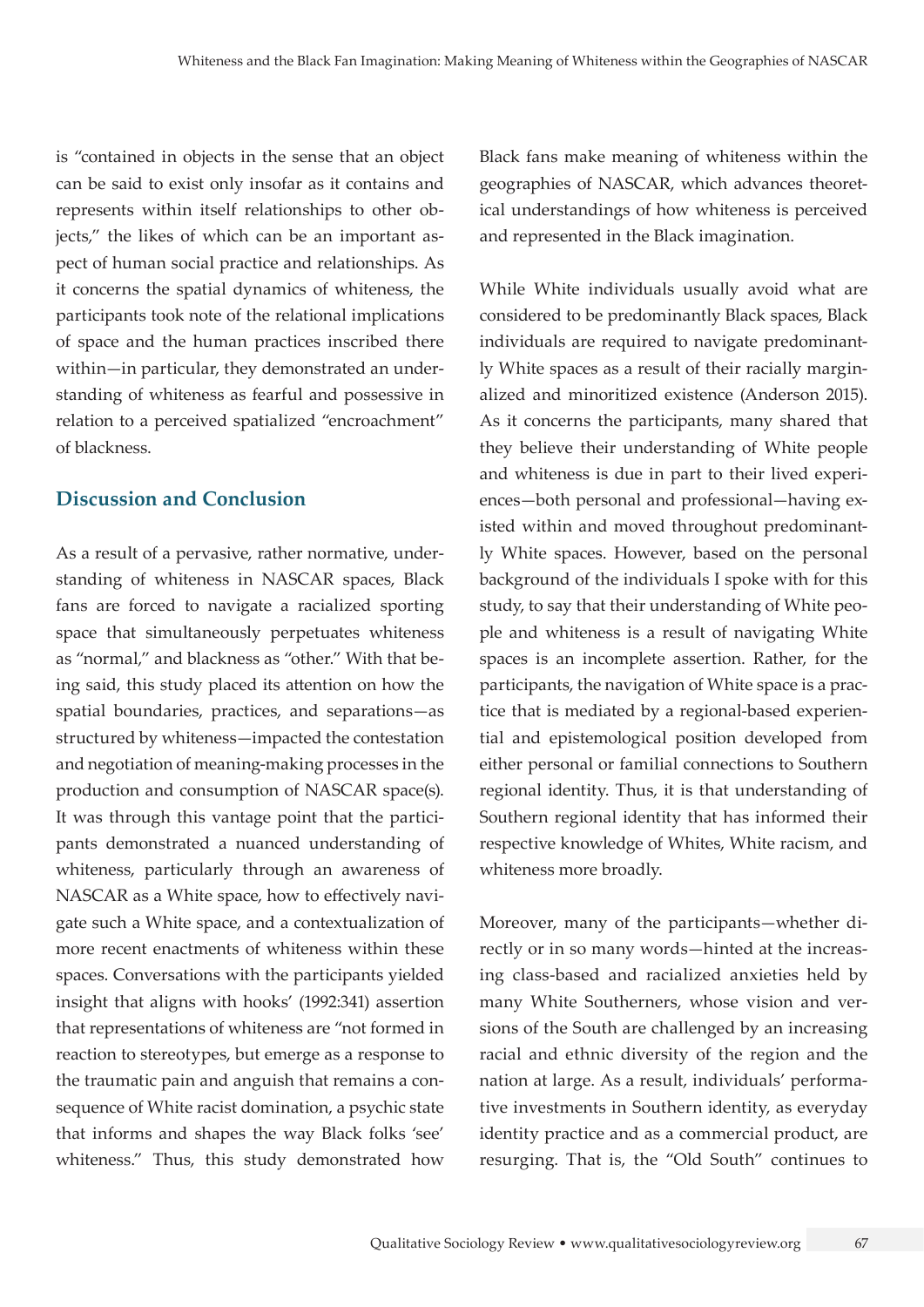persist in the region's White suburban enclaves, as much as it exists in the oft-stereotyped "backwoods" of low-income and poor Whites. Moreover, an undeniable history of racism, sexism, and social class exclusion has and continues to operate within the day-to-day experiences of many Southerners, whereby the centrality of that Southern knowledge-power dynamic is located within a more pronounced, visible (and empowered) White center. In the context of the South—such as through the social practices of institutions such as NASCAR the performativity of racialized representation offers a return to a cultural politics of the normative power of whiteness. The process of normalization manifests itself through several core institutions in the South, such that sport and leisure formations have contributed to an interconnected universe underpinned by White supremacist ideologies (Newman 2007). It is in this line of thought that the symbolic manifestations of racism are propagated and performed by Southern Whites, as are found to appear in the practices—both discursive and physical—within NASCAR spaces.

Here, the participants engaged the stakes of emergent phenomena, similar to what Newman and Beissel (2009) argued to be a "recovery movement" within the social institution of NASCAR. Staking their claims within Joe Kincheloe's theoretical framework, Newman and Beissel (2009:519) suggested that a movement had "been produced and wielded through social institutions that privilege dominant, if not monolithic, formations of whiteness, patriarchy, jingoistic nationalism, proselytizing Fundamentalism, heteronormativity, and consumer capitalism to iniquitous social-political ends," the likes of which gained momentum through the paleoconservative shift under the George W. Bush presidency and therefore, placed

NASCAR upon a pendulum between (trans)national expansion and the preservation of traditional, localized culture. Fast-forward nearly 15 years, we are presently in the wake of the Barack Obama and Trump presidencies, the former "producing" a reactionary right-wing nationalism that allowed for the latter's ascent and subsequent tenure. The level of reactionary sentiment that was prompted by the Trump presidency can be looked at as a more recent "recovery movement" that has witnessed an outpouring of resistance among many conservative White fans who feel as though NA-SCAR is abandoning their localized, conservative Southern (read: White) cultural sensibilities.

It is in a similar vein that Feagin and O'Brien (2003), in their study on the racialized perspectives of elite White men, found that while many of their participants understood the benefits attached to whiteness, they believed societal shifts were trending towards a "shortchanging" of White Americans. That is, they felt the advantages associated with being White were "slipping away as the society becomes more multicultural and multiracial," allowing them to "express concern, fear, or resentment that they are having to, or might soon have to, give up some of the substantial privileges that Whites have been historically afforded" (Feagin and O'Brien 2003:78). Although attributed to the commentary of upper-income White men, much of that was likewise suggested by Feagin and O'Brien to apply to the sentiments of White Americans, in general. For some Whites, by linking their perceived social position with the view that Whites' access to certain resources and status is deserved privileges, it is no wonder that many may believe that these privileges are becoming lost in an ever-diversifying social landscape. Rather than acknowledge their advantages, these individuals are convinced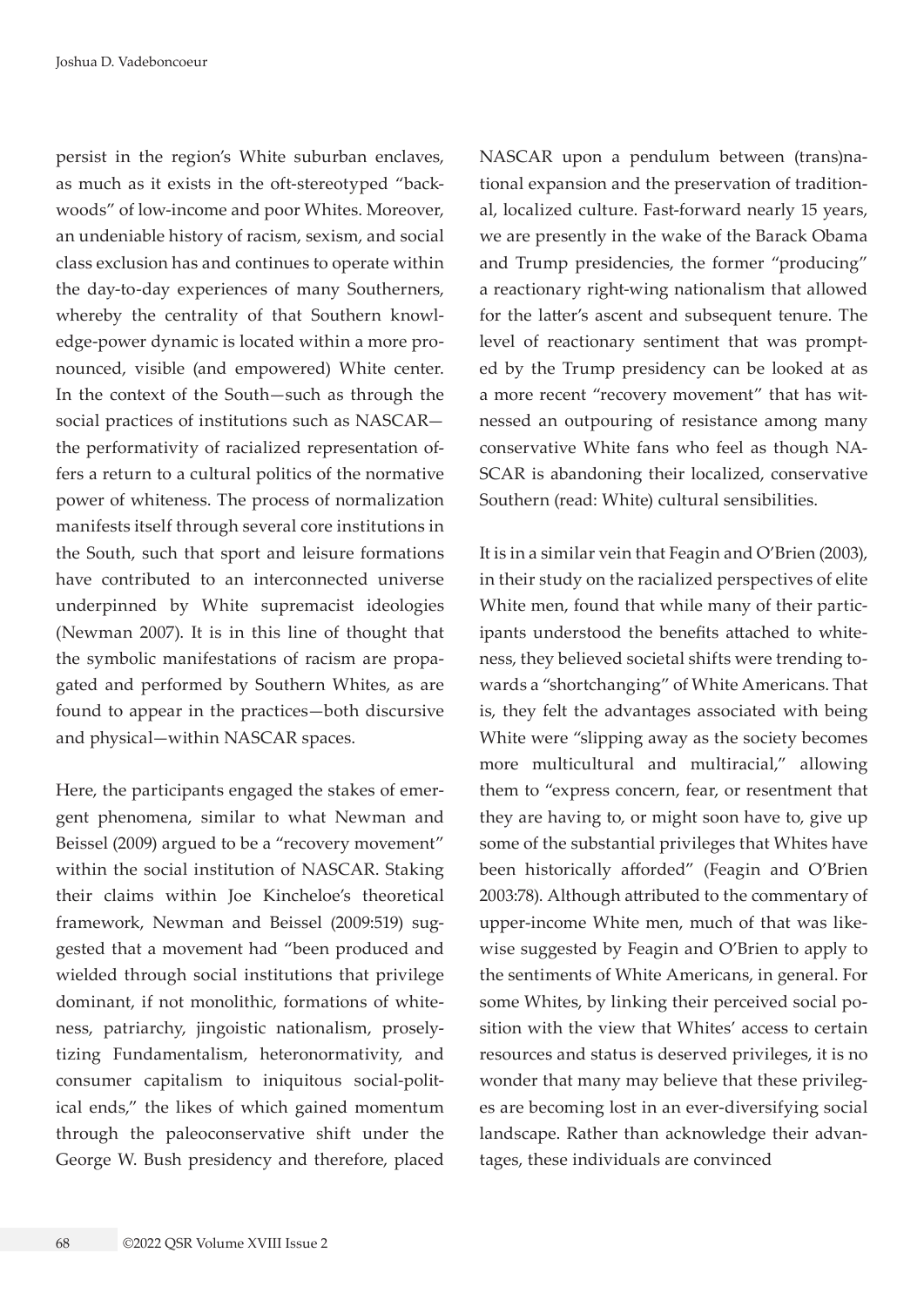that it is Americans of color, particularly African Americans, who seem to have significant, even, unfair, societal privileges…and thus believe that they [Whites] are now victims or scapegoats in regard to racial or related social problems for which they do not feel personally responsible. [Feagin and O'Brien 2003:81]

An underlying assumption, here, could be asserted that with continued societal progression on social issues and further interracial contact within NA-SCAR spaces, an "evolution" is likely to occur such that the geographies of the sport are less socio-politically polarizing and more harmonious for all engaging there within. However, as argued by Brown and colleagues (2003), while sporting spaces can (in theory) provide the conditions through which racial attitudes are positively acquired, interracial contact may produce a negative interaction. In other words, generalized contact alone is not a sufficient intervention to ensure that positive racial attitudes are realized and that negative stereotypes and prejudicial behaviors are eradicated. Moreover, within these spaces, Whites are likely to separate their interactions in a contact situation from their beliefs on broader societal issues of race and racism (Brown et al. 2003).

Given that the subculture of NASCAR "emerged as a powerful moral, political, and economic piece of the social mosaic of the modern-day American South," it likewise serves as a discursive formation and system of subjectification that reflects and (re) produces the socio-cultural context in which it persists (Newman and Giardina 2011:40). As such, in NASCAR spaces, whiteness is not only performed, it is on full display such that sporting spaces have historically offered a popular public space through which to make visible the privileges of being White.

Thus, when coming into contact with(in) the White spaces of NASCAR, it may come as no surprise that Black individuals navigating these spaces link concepts of distrust, fear, and/or trepidation with the representations of whiteness there within. As was found within the larger project from which this study is located (see: Vadeboncoeur and Bopp 2021), participants mentioned that NASCAR needs to reassess how aspects of their culture require reform, which they argued will require a level of intentionality that has yet to be adopted by the organization. Likewise, the participants were aware of and attuned to the fact that manifestations of racism are multidimensional, and as such, there can be no single answer to racism, which means that simply positioning oneself against racism is in no manner to be conflated with being anti-racist (Gillborn 2006). That is, for NASCAR to progress and break its racialized stigma within the Black imagination (a) they need to transform aspects of their culture to be more inclusive and (b) they must endeavor to intentionally listen to, engage with, and understand the communities (and associated issues pertinent to these communities) from which their Black fans derive.

In all, this study centered its attention on one particular understudied population of individuals, and in the process, demonstrated how Black fans make meaning of and navigate the machinations of whiteness within the geographies of NASCAR. That is, by focusing sole attention on the Black NASCAR fan, I believe that helps deepen our understanding of the practices and processes that entrench whiteness within the everyday space of sport—and in turn, the everyday, racialized experiences of Black individuals within said sporting spaces. That is, there is much to be explored regarding these experiences, as well as the physical, psychological, or social cost of being a Black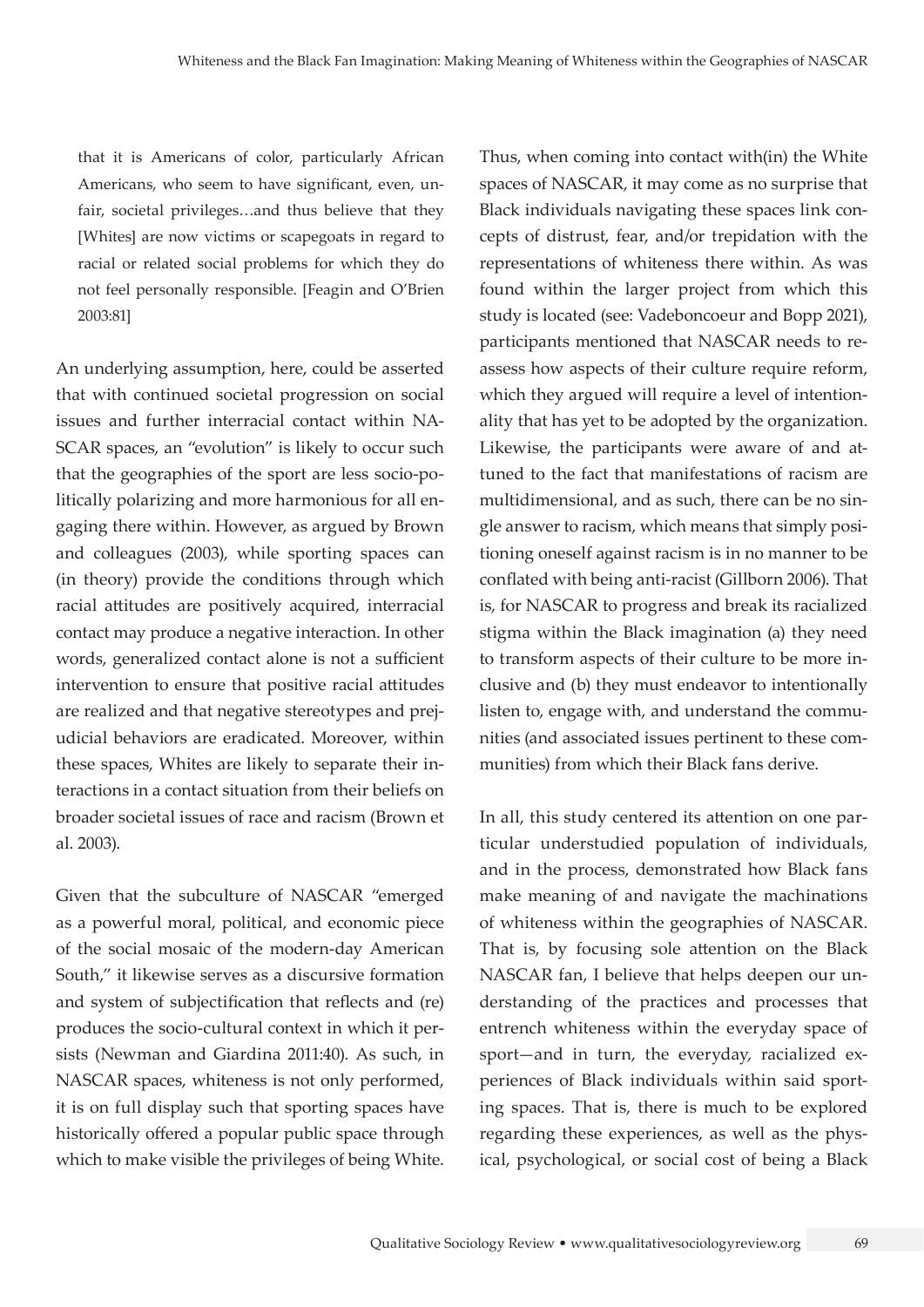individual within White spaces, particularly as it concerns a historically and predominantly White space as NASCAR. As such, given that its racialized geographies extend across a multitude of events, locations, scales, and social settings—both on and off the race track—NASCAR is a requisite place through which to explore the subaltern resistance of Black Americans. Although NASCAR has expanded beyond its southern roots—and recent attempts to distance itself from attachments to a conservative, White cultural nationalism and related brand of reactionary racial politics

in the wake of the 2020 racial unrest experienced throughout the US—it remains to be marked, if not outright stigmatized by past (and present) associations with personal and institutional-level reports of racism (Lee et al. 2010). As a result, it stands to reason that until NASCAR effectively, efficiently, and earnestly addresses issues concerning its racialized culture—and in the process, takes the time to understand their Black fan base—efforts to expand their reach will likely remain stifled by an inability (and/or possibly, unwillingness) to transform a self-limiting, "aging" culture.

#### **References**

Alderman, Derek H. and Joshua Inwood. 2016. "Mobility as Antiracism Work: The 'Hard Driving' of NASCAR's Wendell Scott." *Annals of the American Association of Geographers* 106(3):597-611.

Anderson, Elijah. 2015. "The White Space." *Sociology of Race and Ethnicity* 1(1):10-21.

Baldwin, James. 1984. *Notes of a Native Son*. Boston, MA: Beacon Press.

Bonilla-Silva, Eduardo. 2014. *Racism without Racists: Color-Blind Racism and the Persistence of Racial Inequality in America*. Lanham, MD: Rowman & Littlefield.

Bonilla-Silva, Eduardo, Carla Goar, and David G. Embrick. 2006. "When Whites Flock Together: The Social Psychology of White Habitus." *Critical Sociology* 32(2-3):229-253.

Brown, Tony N. et al. 2003. "'There's No Race On The Playing Field': Perceptions of Racial Discrimination among White and Black Athletes." *Journal of Sport & Social Issues* 27(2):162-183.

Brunsma, David L., Joong Won Kim, and Nathaniel G. Chapman. 2020. "The Culture of White Space, the Racialized Production of Meaning, and the Jamband Scene." *Sociological Inquiry* 90(1):7-29.

Cohodas, Nadine. 1997. *The Band Played Dixie: Race and the Liberal Conscience at Ole Miss*. New York: Free Press.

Du Bois, W. E. B. 2007. *Darkwater: Voices from within the Veil*. New York: Cosimo.

Fanon, Frantz. 2008. *Black Skin, White Masks*. New York: Grove Press.

Feagin, Joe R. 2010. *The White Racial Frame: Centuries of Racial Framing and Counter-Framing*. New York: Routledge.

Feagin, Joe R. and Eileen O'Brien. 2003. *White Men on Race: Power, Privilege, and the Shaping of Cultural Consciousness*. Boston, MA: Beacon Press.

Finney, Carolyn. 2014. *Black Faces, White Spaces: Reimagining the Relationship of African Americans to the Great Outdoors*. Chapel Hill, NC: University of North Carolina Press.

Gillborn, David. 2006. "Critical Race Theory and Education: Racism and Anti-Racism in Educational Theory and Praxis." *Discourse: Studies in the Cultural Politics of Education* 26(1). doi: <https://doi.org/10.1080/01596300500510229>.

Hall, Randal L. 2002. "Before NASCAR: The Corporate and Civic Promotion of Automobile Racing in the American South, 1903-1927." *The Journal of Southern History* 68(3):629-668.